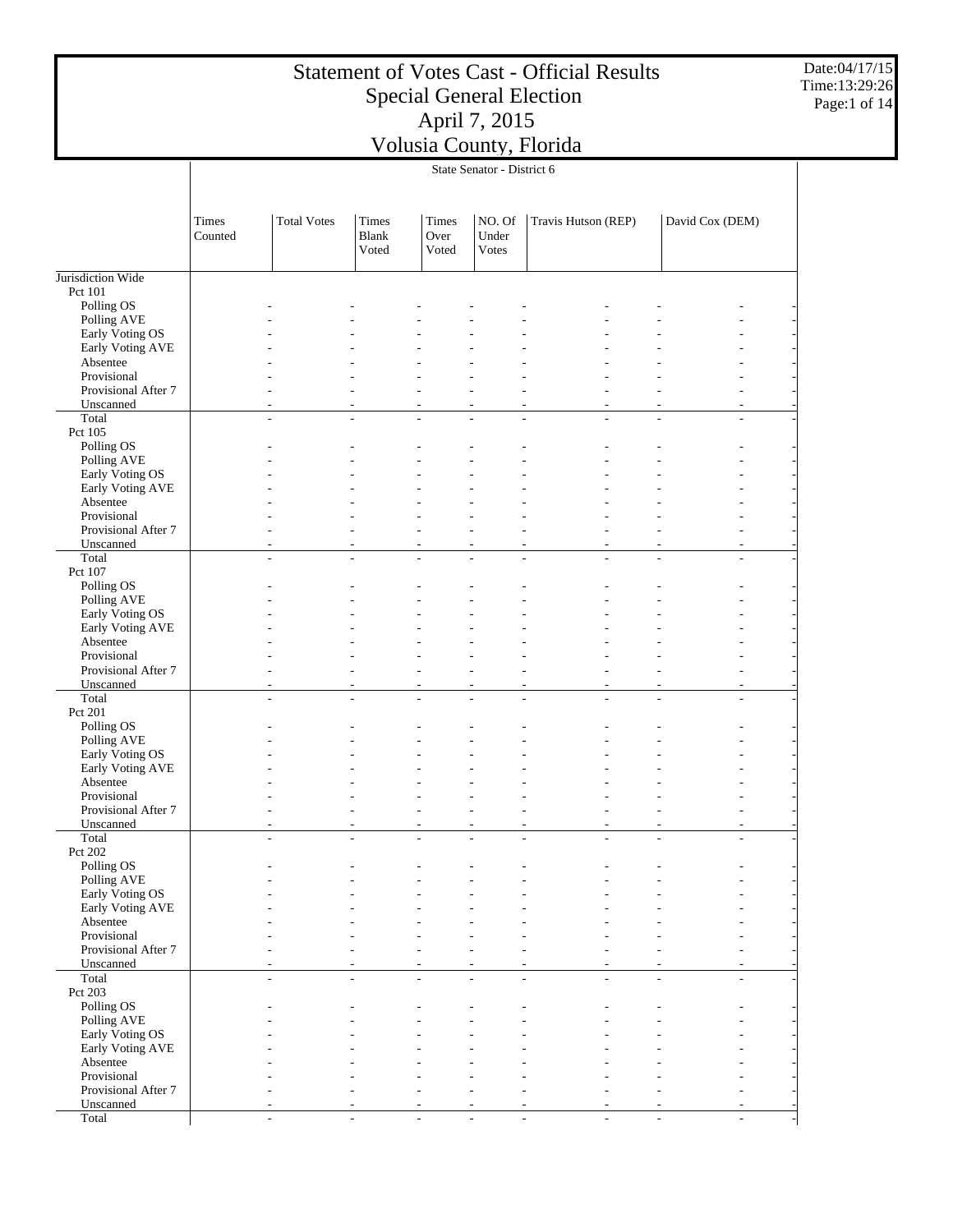Date:04/17/15 Time:13:29:26 Page:2 of 14

|                                | State Senator - District 6       |                                      |                                      |                                  |                                      |                                  |         |                                      |        |  |
|--------------------------------|----------------------------------|--------------------------------------|--------------------------------------|----------------------------------|--------------------------------------|----------------------------------|---------|--------------------------------------|--------|--|
|                                |                                  |                                      |                                      |                                  |                                      |                                  |         |                                      |        |  |
|                                |                                  |                                      |                                      |                                  |                                      |                                  |         |                                      |        |  |
|                                | <b>Times</b>                     | <b>Total Votes</b>                   | Times                                | Times                            | NO. Of                               | Travis Hutson (REP)              |         | David Cox (DEM)                      |        |  |
|                                | Counted                          |                                      | Blank                                | Over                             | Under                                |                                  |         |                                      |        |  |
|                                |                                  |                                      | Voted                                | Voted                            | <b>Votes</b>                         |                                  |         |                                      |        |  |
| Pct 501                        |                                  |                                      |                                      |                                  |                                      |                                  |         |                                      |        |  |
| Polling OS                     | 56                               | 55                                   | 1                                    | $\boldsymbol{0}$                 | $\boldsymbol{0}$                     | 37                               | 67.27%  | 18                                   | 32.73% |  |
| Polling AVE                    | $\boldsymbol{0}$                 | $\overline{0}$                       | $\boldsymbol{0}$                     | $\overline{0}$                   | $\boldsymbol{0}$                     | $\overline{0}$                   |         | $\boldsymbol{0}$                     |        |  |
| Early Voting OS                | $\overline{0}$                   | $\overline{0}$                       | $\overline{0}$                       | $\theta$                         | $\overline{0}$                       | $\overline{0}$                   |         | $\boldsymbol{0}$                     |        |  |
| Early Voting AVE<br>Absentee   | $\theta$<br>295                  | $\overline{0}$<br>294                | $\boldsymbol{0}$<br>1                | $\overline{0}$<br>$\theta$       | $\boldsymbol{0}$<br>$\overline{0}$   | $\boldsymbol{0}$<br>215          | 73.13%  | $\boldsymbol{0}$<br>79               | 26.87% |  |
| Provisional                    | $\mathbf{0}$                     | $\boldsymbol{0}$                     | $\boldsymbol{0}$                     | $\overline{0}$                   | $\overline{0}$                       | 0                                |         | $\boldsymbol{0}$                     |        |  |
| Provisional After 7            | $\overline{0}$                   | $\overline{0}$                       | $\boldsymbol{0}$                     | $\mathbf{0}$                     | $\overline{0}$                       | $\overline{0}$                   |         | $\boldsymbol{0}$                     |        |  |
| Unscanned                      | $\overline{0}$                   | $\mathbf{0}$                         | $\boldsymbol{0}$                     | $\boldsymbol{0}$                 | $\overline{0}$                       | $\boldsymbol{0}$                 |         | $\mathbf{0}$                         |        |  |
| Total                          | 351                              | 349                                  | $\overline{c}$                       | $\overline{0}$                   | $\overline{0}$                       | 252                              | 72.21%  | 97                                   | 27.79% |  |
| Pct 502                        |                                  |                                      |                                      |                                  |                                      |                                  |         |                                      | 36.70% |  |
| Polling OS<br>Polling AVE      | 188<br>$\boldsymbol{0}$          | 188<br>$\boldsymbol{0}$              | $\boldsymbol{0}$<br>$\boldsymbol{0}$ | $\mathbf{0}$<br>$\overline{0}$   | $\boldsymbol{0}$<br>$\boldsymbol{0}$ | 119<br>$\boldsymbol{0}$          | 63.30%  | 69<br>$\boldsymbol{0}$               |        |  |
| Early Voting OS                | $\overline{0}$                   | $\overline{0}$                       | $\overline{0}$                       | $\mathbf{0}$                     | $\overline{0}$                       | $\overline{0}$                   |         | $\boldsymbol{0}$                     |        |  |
| Early Voting AVE               | $\mathbf{0}$                     | $\overline{0}$                       | $\boldsymbol{0}$                     | $\overline{0}$                   | $\overline{0}$                       | $\overline{0}$                   |         | $\boldsymbol{0}$                     |        |  |
| Absentee                       | 420                              | 417                                  | $\mathfrak{2}$                       | 1                                | $\overline{0}$                       | 269                              | 64.51%  | 148                                  | 35.49% |  |
| Provisional                    | $\boldsymbol{0}$                 | $\boldsymbol{0}$                     | $\boldsymbol{0}$                     | $\mathbf{0}$                     | $\boldsymbol{0}$                     | $\mathbf{0}$                     |         | $\boldsymbol{0}$                     |        |  |
| Provisional After 7            | $\overline{0}$<br>$\mathbf{0}$   | $\overline{0}$<br>$\overline{0}$     | $\boldsymbol{0}$<br>$\boldsymbol{0}$ | $\mathbf{0}$<br>$\boldsymbol{0}$ | $\boldsymbol{0}$<br>$\overline{0}$   | $\overline{0}$<br>$\overline{0}$ |         | $\boldsymbol{0}$<br>$\overline{0}$   |        |  |
| Unscanned<br>Total             | 608                              | 605                                  | $\overline{2}$                       | $\mathbf{1}$                     | $\overline{0}$                       | 388                              | 64.13%  | 217                                  | 35.87% |  |
| Pct 503                        |                                  |                                      |                                      |                                  |                                      |                                  |         |                                      |        |  |
| Polling OS                     | 38                               | 38                                   | $\boldsymbol{0}$                     | $\mathbf{0}$                     | $\boldsymbol{0}$                     | 29                               | 76.32%  | 9                                    | 23.68% |  |
| Polling AVE                    | $\boldsymbol{0}$                 | $\overline{0}$                       | $\boldsymbol{0}$                     | $\mathbf{0}$                     | $\boldsymbol{0}$                     | $\boldsymbol{0}$                 |         | $\boldsymbol{0}$                     |        |  |
| Early Voting OS                | $\overline{0}$                   | $\overline{0}$                       | $\overline{0}$                       | $\theta$                         | $\overline{0}$                       | $\overline{0}$                   |         | $\boldsymbol{0}$                     |        |  |
| Early Voting AVE               | $\boldsymbol{0}$                 | $\boldsymbol{0}$                     | $\boldsymbol{0}$                     | $\overline{0}$                   | $\boldsymbol{0}$                     | $\boldsymbol{0}$                 |         | $\boldsymbol{0}$                     |        |  |
| Absentee<br>Provisional        | 105<br>$\mathbf{0}$              | 105<br>$\boldsymbol{0}$              | $\overline{0}$<br>$\boldsymbol{0}$   | $\theta$<br>$\overline{0}$       | $\overline{0}$<br>$\boldsymbol{0}$   | 74<br>$\boldsymbol{0}$           | 70.48%  | 31<br>$\boldsymbol{0}$               | 29.52% |  |
| Provisional After 7            | $\overline{0}$                   | $\overline{0}$                       | $\boldsymbol{0}$                     | $\mathbf{0}$                     | $\overline{0}$                       | $\overline{0}$                   |         | $\boldsymbol{0}$                     |        |  |
| Unscanned                      | $\mathbf{0}$                     | $\boldsymbol{0}$                     | $\boldsymbol{0}$                     | $\boldsymbol{0}$                 | $\overline{0}$                       | $\overline{0}$                   |         | $\mathbf{0}$                         |        |  |
| Total                          | 143                              | 143                                  | $\overline{0}$                       | $\overline{0}$                   | $\overline{0}$                       | 103                              | 72.03%  | 40                                   | 27.97% |  |
| Pct 504                        |                                  |                                      |                                      |                                  |                                      |                                  |         |                                      |        |  |
| Polling OS                     | 58<br>$\boldsymbol{0}$           | 58<br>$\boldsymbol{0}$               | $\boldsymbol{0}$<br>$\boldsymbol{0}$ | $\mathbf{0}$<br>$\mathbf{0}$     | $\boldsymbol{0}$<br>$\boldsymbol{0}$ | 30<br>$\boldsymbol{0}$           | 51.72%  | 28<br>$\boldsymbol{0}$               | 48.28% |  |
| Polling AVE<br>Early Voting OS | $\overline{0}$                   | $\overline{0}$                       | $\overline{0}$                       | $\theta$                         | $\overline{0}$                       | $\overline{0}$                   |         | $\boldsymbol{0}$                     |        |  |
| Early Voting AVE               | $\overline{0}$                   | $\overline{0}$                       | $\overline{0}$                       | $\overline{0}$                   | $\boldsymbol{0}$                     | $\overline{0}$                   |         | $\mathbf{0}$                         |        |  |
| Absentee                       | 189                              | 188                                  | 1                                    | $\Omega$                         | $\overline{0}$                       | 110                              | 58.51%  | 78                                   | 41.49% |  |
| Provisional                    | $\boldsymbol{0}$                 | $\boldsymbol{0}$                     | $\boldsymbol{0}$                     | $\overline{0}$                   | $\boldsymbol{0}$                     | 0                                |         | $\boldsymbol{0}$                     |        |  |
| Provisional After 7            | $\overline{0}$                   | $\overline{0}$                       | $\boldsymbol{0}$                     | $\mathbf{0}$                     | $\boldsymbol{0}$                     | $\overline{0}$                   |         | $\boldsymbol{0}$                     |        |  |
| Unscanned<br>Total             | $\overline{0}$<br>247            | $\mathbf{0}$<br>246                  | $\boldsymbol{0}$<br>$\mathbf{1}$     | $\boldsymbol{0}$<br>$\theta$     | $\overline{0}$<br>$\theta$           | $\overline{0}$<br>140            | 56.91%  | $\overline{0}$<br>106                | 43.09% |  |
| Pct 506                        |                                  |                                      |                                      |                                  |                                      |                                  |         |                                      |        |  |
|                                | 83                               | 83                                   | $\boldsymbol{0}$                     | $\boldsymbol{0}$                 | $\boldsymbol{0}$                     | 63                               | 75.90%  | 20                                   | 24.10% |  |
| Polling OS<br>Polling AVE      | $\boldsymbol{0}$                 | $\boldsymbol{0}$                     | $\boldsymbol{0}$                     | $\boldsymbol{0}$                 | $\boldsymbol{0}$                     | $\boldsymbol{0}$                 |         | $\boldsymbol{0}$                     |        |  |
| Early Voting OS                | 1                                | 1                                    | $\boldsymbol{0}$                     | $\boldsymbol{0}$                 | $\boldsymbol{0}$                     | $\mathbf{1}$                     | 100.00% | $\boldsymbol{0}$                     | 0.00%  |  |
| Early Voting AVE               | $\boldsymbol{0}$                 | $\boldsymbol{0}$                     | $\boldsymbol{0}$                     | $\boldsymbol{0}$                 | $\boldsymbol{0}$                     | $\boldsymbol{0}$                 |         | $\boldsymbol{0}$                     |        |  |
| Absentee<br>Provisional        | 241<br>$\boldsymbol{0}$          | 241<br>$\boldsymbol{0}$              | $\boldsymbol{0}$<br>$\boldsymbol{0}$ | $\mathbf{0}$<br>$\boldsymbol{0}$ | $\boldsymbol{0}$<br>$\boldsymbol{0}$ | 158<br>0                         | 65.56%  | 83<br>$\boldsymbol{0}$               | 34.44% |  |
| Provisional After 7            | $\mathbf{0}$                     | $\boldsymbol{0}$                     | $\boldsymbol{0}$                     | $\boldsymbol{0}$                 | $\boldsymbol{0}$                     | $\boldsymbol{0}$                 |         | $\boldsymbol{0}$                     |        |  |
| Unscanned                      | $\overline{0}$                   | $\boldsymbol{0}$                     | $\boldsymbol{0}$                     | $\boldsymbol{0}$                 | $\boldsymbol{0}$                     | $\boldsymbol{0}$                 |         | $\boldsymbol{0}$                     |        |  |
| Total                          | 325                              | 325                                  | $\overline{0}$                       | $\overline{0}$                   | $\overline{0}$                       | 222                              | 68.31%  | 103                                  | 31.69% |  |
| Pct 508                        |                                  |                                      |                                      |                                  |                                      |                                  |         |                                      |        |  |
| Polling OS                     | 15                               | 15                                   | $\boldsymbol{0}$                     | $\boldsymbol{0}$                 | $\boldsymbol{0}$                     | 7                                | 46.67%  | 8                                    | 53.33% |  |
| Polling AVE<br>Early Voting OS | $\boldsymbol{0}$<br>$\mathbf{0}$ | $\boldsymbol{0}$<br>$\boldsymbol{0}$ | $\boldsymbol{0}$<br>$\boldsymbol{0}$ | $\boldsymbol{0}$<br>$\mathbf{0}$ | $\boldsymbol{0}$<br>$\boldsymbol{0}$ | $\boldsymbol{0}$<br>0            |         | $\boldsymbol{0}$<br>$\boldsymbol{0}$ |        |  |
| Early Voting AVE               | $\boldsymbol{0}$                 | $\boldsymbol{0}$                     | $\boldsymbol{0}$                     | $\mathbf{0}$                     | $\boldsymbol{0}$                     | $\boldsymbol{0}$                 |         | $\boldsymbol{0}$                     |        |  |
| Absentee                       | 184                              | 184                                  | $\boldsymbol{0}$                     | 0                                | $\boldsymbol{0}$                     | 128                              | 69.57%  | 56                                   | 30.43% |  |
| Provisional                    | $\boldsymbol{0}$                 | $\boldsymbol{0}$                     | $\boldsymbol{0}$                     | $\boldsymbol{0}$                 | $\boldsymbol{0}$                     | 0                                |         | $\boldsymbol{0}$                     |        |  |
| Provisional After 7            | $\mathbf{0}$                     | $\boldsymbol{0}$                     | $\boldsymbol{0}$                     | $\boldsymbol{0}$                 | $\boldsymbol{0}$                     | $\boldsymbol{0}$                 |         | $\boldsymbol{0}$                     |        |  |
| Unscanned                      | $\boldsymbol{0}$                 | $\boldsymbol{0}$                     | $\boldsymbol{0}$                     | $\boldsymbol{0}$                 | $\boldsymbol{0}$                     | $\boldsymbol{0}$                 |         | $\mathbf{0}$                         |        |  |
| Total<br>Pct 509               | 199                              | 199                                  | $\boldsymbol{0}$                     | $\boldsymbol{0}$                 | $\boldsymbol{0}$                     | 135                              | 67.84%  | 64                                   | 32.16% |  |
|                                |                                  |                                      |                                      |                                  |                                      |                                  |         |                                      |        |  |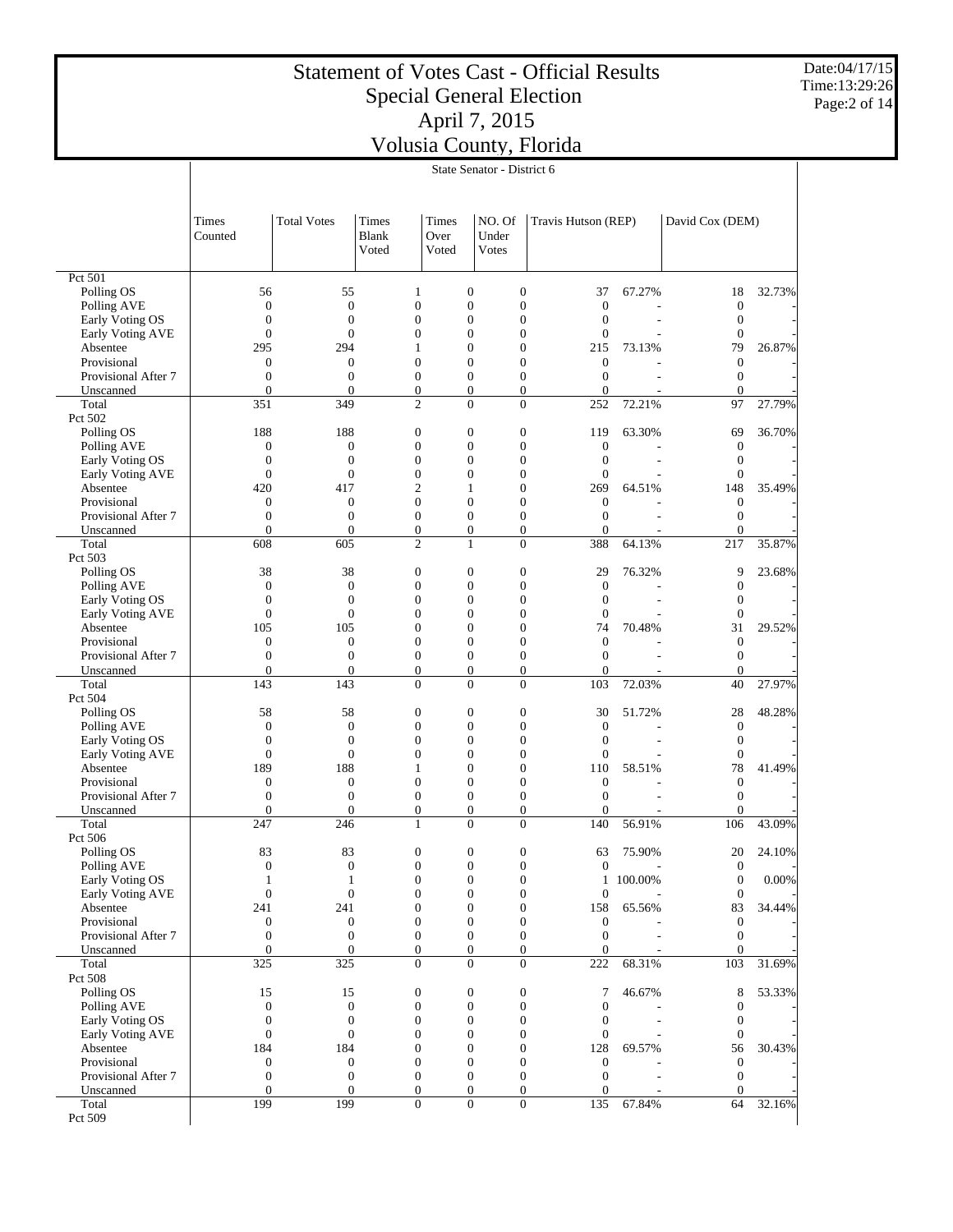Date:04/17/15 Time:13:29:27 Page:3 of 14

|                                  | State Senator - District 6       |                                    |                                  |                                    |                                    |                                    |        |                              |        |  |
|----------------------------------|----------------------------------|------------------------------------|----------------------------------|------------------------------------|------------------------------------|------------------------------------|--------|------------------------------|--------|--|
|                                  |                                  |                                    |                                  |                                    |                                    |                                    |        |                              |        |  |
|                                  | Times<br>Counted                 | <b>Total Votes</b>                 | Times<br>Blank<br>Voted          | Times<br>Over<br>Voted             | NO. Of<br>Under<br><b>Votes</b>    | Travis Hutson (REP)                |        | David Cox (DEM)              |        |  |
|                                  |                                  |                                    |                                  |                                    |                                    |                                    |        |                              |        |  |
| Polling OS<br>Polling AVE        | 15<br>$\boldsymbol{0}$           | 15<br>$\boldsymbol{0}$             | $\mathbf{0}$<br>$\boldsymbol{0}$ | $\boldsymbol{0}$<br>$\overline{0}$ | $\mathbf{0}$<br>$\overline{0}$     | 14<br>$\boldsymbol{0}$             | 93.33% | 1<br>$\boldsymbol{0}$        | 6.67%  |  |
| Early Voting OS                  | $\boldsymbol{0}$                 | $\overline{0}$                     | $\boldsymbol{0}$                 | $\overline{0}$                     | $\overline{0}$                     | $\overline{0}$                     |        | $\boldsymbol{0}$             |        |  |
| Early Voting AVE                 | $\mathbf{0}$                     | $\overline{0}$                     | $\theta$                         | $\theta$                           | $\overline{0}$                     | $\overline{0}$                     |        | $\boldsymbol{0}$             |        |  |
| Absentee                         | 93                               | 93                                 | $\overline{0}$                   | $\overline{0}$                     | $\overline{0}$                     | 66                                 | 70.97% | 27                           | 29.03% |  |
| Provisional                      | $\mathbf{0}$                     | $\mathbf{0}$                       | $\overline{0}$                   | $\theta$                           | $\overline{0}$                     | $\boldsymbol{0}$                   |        | $\boldsymbol{0}$             |        |  |
| Provisional After 7              | $\boldsymbol{0}$                 | $\overline{0}$                     | $\boldsymbol{0}$                 | $\overline{0}$                     | $\overline{0}$                     | $\overline{0}$                     |        | $\boldsymbol{0}$             |        |  |
| Unscanned                        | $\mathbf{0}$                     | $\overline{0}$                     | $\overline{0}$                   | $\overline{0}$                     | $\overline{0}$                     | $\overline{0}$                     |        | $\mathbf{0}$                 |        |  |
| Total<br>Pct 510                 | 108                              | 108                                | $\overline{0}$                   | $\theta$                           | $\overline{0}$                     | 80                                 | 74.07% | 28                           | 25.93% |  |
| Polling OS                       | 133                              | 133                                | $\boldsymbol{0}$                 | $\mathbf{0}$                       | $\boldsymbol{0}$                   | 90                                 | 67.67% | 43                           | 32.33% |  |
| Polling AVE                      | $\boldsymbol{0}$                 | $\overline{0}$                     | $\overline{0}$                   | $\theta$                           | $\overline{0}$                     | $\boldsymbol{0}$                   |        | $\boldsymbol{0}$             |        |  |
| Early Voting OS                  | $\boldsymbol{0}$                 | $\boldsymbol{0}$                   | $\overline{0}$                   | $\overline{0}$                     | $\overline{0}$                     | $\overline{0}$                     |        | $\boldsymbol{0}$             |        |  |
| Early Voting AVE                 | $\mathbf{0}$                     | $\overline{0}$                     | $\theta$                         | $\theta$                           | $\overline{0}$                     | $\overline{0}$                     |        | $\mathbf{0}$                 |        |  |
| Absentee                         | 403                              | 403                                | $\overline{0}$                   | $\overline{0}$                     | $\overline{0}$                     | 301                                | 74.69% | 102                          | 25.31% |  |
| Provisional                      | $\theta$                         | $\overline{0}$                     | $\overline{0}$                   | $\theta$                           | $\overline{0}$                     | $\boldsymbol{0}$                   |        | $\mathbf{0}$                 |        |  |
| Provisional After 7              | $\boldsymbol{0}$                 | $\boldsymbol{0}$                   | $\boldsymbol{0}$                 | $\overline{0}$                     | $\overline{0}$                     | $\overline{0}$                     |        | $\overline{0}$               |        |  |
| Unscanned                        | $\mathbf{0}$                     | $\overline{0}$                     | $\overline{0}$                   | $\overline{0}$                     | $\overline{0}$                     | $\overline{0}$                     |        | $\theta$                     | 27.05% |  |
| Total<br>Pct 511                 | 536                              | 536                                | $\boldsymbol{0}$                 | $\overline{0}$                     | $\boldsymbol{0}$                   | 391                                | 72.95% | 145                          |        |  |
| Polling OS                       | 15                               | 15                                 | $\boldsymbol{0}$                 | $\mathbf{0}$                       | $\boldsymbol{0}$                   | 11                                 | 73.33% | 4                            | 26.67% |  |
| Polling AVE                      | $\boldsymbol{0}$                 | $\overline{0}$                     | $\overline{0}$                   | $\overline{0}$                     | $\overline{0}$                     | $\mathbf{0}$                       |        | $\overline{0}$               |        |  |
| Early Voting OS                  | $\boldsymbol{0}$                 | $\overline{0}$                     | $\overline{0}$                   | $\overline{0}$                     | $\overline{0}$                     | $\overline{0}$                     |        | $\boldsymbol{0}$             |        |  |
| Early Voting AVE                 | $\mathbf{0}$                     | $\overline{0}$                     | $\theta$                         | $\theta$                           | $\overline{0}$                     | $\overline{0}$                     |        | $\overline{0}$               |        |  |
| Absentee                         | 59                               | 59                                 | $\overline{0}$                   | $\overline{0}$                     | $\overline{0}$                     | 42                                 | 71.19% | 17                           | 28.81% |  |
| Provisional                      | $\mathbf{0}$                     | $\overline{0}$                     | $\theta$                         | $\theta$                           | $\overline{0}$                     | $\overline{0}$                     |        | $\boldsymbol{0}$             |        |  |
| Provisional After 7              | $\boldsymbol{0}$                 | $\overline{0}$                     | $\boldsymbol{0}$                 | $\overline{0}$                     | $\boldsymbol{0}$                   | $\overline{0}$                     |        | $\boldsymbol{0}$             |        |  |
| Unscanned<br>Total               | $\mathbf{0}$<br>74               | $\overline{0}$<br>74               | $\overline{0}$<br>$\Omega$       | $\overline{0}$<br>$\theta$         | $\overline{0}$<br>$\overline{0}$   | $\overline{0}$<br>53               | 71.62% | $\mathbf{0}$                 |        |  |
| Pct 512                          |                                  |                                    |                                  |                                    |                                    |                                    |        | 21                           | 28.38% |  |
| Polling OS                       | 105                              | 105                                | $\boldsymbol{0}$                 | $\mathbf{0}$                       | $\boldsymbol{0}$                   | 67                                 | 63.81% | 38                           | 36.19% |  |
| Polling AVE                      | $\boldsymbol{0}$                 | $\overline{0}$                     | $\overline{0}$                   | $\overline{0}$                     | $\overline{0}$                     | $\boldsymbol{0}$                   |        | $\boldsymbol{0}$             |        |  |
| Early Voting OS                  | $\boldsymbol{0}$                 | $\boldsymbol{0}$                   | $\overline{0}$                   | $\overline{0}$                     | $\overline{0}$                     | $\overline{0}$                     |        | $\boldsymbol{0}$             |        |  |
| Early Voting AVE                 | $\boldsymbol{0}$                 | $\overline{0}$                     | $\theta$                         | $\theta$                           | $\overline{0}$                     | $\overline{0}$                     |        | $\mathbf{0}$                 |        |  |
| Absentee                         | 385                              | 385                                | $\theta$                         | $\overline{0}$                     | $\overline{0}$                     | 252                                | 65.45% | 133                          | 34.55% |  |
| Provisional                      | $\theta$                         | $\overline{0}$                     | $\theta$                         | $\theta$                           | $\overline{0}$                     | $\overline{0}$                     |        | $\mathbf{0}$                 |        |  |
| Provisional After 7              | $\boldsymbol{0}$                 | $\overline{0}$                     | $\boldsymbol{0}$                 | $\overline{0}$                     | $\overline{0}$                     | $\overline{0}$                     |        | $\mathbf{0}$                 |        |  |
| Unscanned<br>Total               | $\mathbf{0}$<br>490              | $\mathbf{0}$<br>490                | $\overline{0}$<br>$\overline{0}$ | $\overline{0}$<br>$\overline{0}$   | $\overline{0}$<br>$\boldsymbol{0}$ | $\overline{0}$<br>319              | 65.10% | 0<br>171                     | 34.90% |  |
| Pct 515                          |                                  |                                    |                                  |                                    |                                    |                                    |        |                              |        |  |
| Polling OS                       | 47                               | 47                                 | $\boldsymbol{0}$                 | $\mathbf{0}$                       | $\boldsymbol{0}$                   | 29                                 | 61.70% | 18                           | 38.30% |  |
| Polling AVE                      | $\Omega$                         | $\boldsymbol{0}$                   | $\Omega$                         | $\theta$                           | $\Omega$                           | $\boldsymbol{0}$                   |        | $\boldsymbol{0}$             |        |  |
| Early Voting OS                  | $\boldsymbol{0}$                 | $\boldsymbol{0}$                   | $\boldsymbol{0}$                 | $\boldsymbol{0}$                   | $\mathbf{0}$                       | $\boldsymbol{0}$                   |        | $\boldsymbol{0}$             |        |  |
| Early Voting AVE                 | $\boldsymbol{0}$                 | $\overline{0}$                     | $\overline{0}$                   | $\overline{0}$                     | $\overline{0}$                     | $\boldsymbol{0}$                   |        | $\overline{0}$               |        |  |
| Absentee                         | 199                              | 199                                | $\boldsymbol{0}$                 | $\mathbf{0}$                       | $\boldsymbol{0}$                   | 92                                 | 46.23% | 107                          | 53.77% |  |
| Provisional                      | $\boldsymbol{0}$                 | $\boldsymbol{0}$                   | $\overline{0}$                   | $\mathbf{0}$                       | $\boldsymbol{0}$                   | $\boldsymbol{0}$                   |        | $\boldsymbol{0}$             |        |  |
| Provisional After 7<br>Unscanned | $\boldsymbol{0}$<br>$\mathbf{0}$ | $\boldsymbol{0}$<br>$\overline{0}$ | $\mathbf{0}$<br>$\overline{0}$   | $\boldsymbol{0}$<br>$\overline{0}$ | $\boldsymbol{0}$<br>$\overline{0}$ | $\mathbf{0}$<br>$\overline{0}$     |        | $\boldsymbol{0}$<br>$\Omega$ |        |  |
| Total                            | 246                              | 246                                | $\boldsymbol{0}$                 | $\overline{0}$                     | $\overline{0}$                     | 121                                | 49.19% | 125                          | 50.81% |  |
| Pct 516                          |                                  |                                    |                                  |                                    |                                    |                                    |        |                              |        |  |
| Polling OS                       | $88\,$                           | 88                                 | $\boldsymbol{0}$                 | $\boldsymbol{0}$                   | $\mathbf{0}$                       | 63                                 | 71.59% | 25                           | 28.41% |  |
| Polling AVE                      | $\boldsymbol{0}$                 | 0                                  | $\overline{0}$                   | $\mathbf{0}$                       | $\overline{0}$                     | $\mathbf{0}$                       |        | $\mathbf{0}$                 |        |  |
| Early Voting OS                  | $\boldsymbol{0}$                 | $\boldsymbol{0}$                   | $\boldsymbol{0}$                 | $\mathbf{0}$                       | $\boldsymbol{0}$                   | $\mathbf{0}$                       |        | $\mathbf{0}$                 |        |  |
| Early Voting AVE                 | $\boldsymbol{0}$                 | $\overline{0}$                     | $\theta$                         | $\Omega$                           | $\overline{0}$                     | $\boldsymbol{0}$                   |        | $\mathbf{0}$                 |        |  |
| Absentee                         | 245                              | 244                                | 1                                | $\mathbf{0}$                       | $\overline{0}$                     | 173                                | 70.90% | 71                           | 29.10% |  |
| Provisional                      | $\boldsymbol{0}$                 | $\boldsymbol{0}$                   | $\overline{0}$                   | $\theta$                           | $\overline{0}$                     | $\boldsymbol{0}$<br>$\overline{0}$ |        | $\mathbf{0}$                 |        |  |
| Provisional After 7<br>Unscanned | $\boldsymbol{0}$<br>$\mathbf{0}$ | $\boldsymbol{0}$<br>$\overline{0}$ | $\mathbf{0}$<br>$\mathbf{0}$     | $\mathbf{0}$<br>$\mathbf{0}$       | $\boldsymbol{0}$<br>$\overline{0}$ | $\overline{0}$                     |        | $\mathbf{0}$<br>$\mathbf{0}$ |        |  |
| Total                            | 333                              | 332                                | $\mathbf{1}$                     | $\overline{0}$                     | $\mathbf{0}$                       | 236                                | 71.08% | 96                           | 28.92% |  |
| Pct 517                          |                                  |                                    |                                  |                                    |                                    |                                    |        |                              |        |  |
| Polling OS                       | 40                               | 40                                 | $\boldsymbol{0}$                 | $\mathbf{0}$                       | $\boldsymbol{0}$                   | 24                                 | 60.00% | 16                           | 40.00% |  |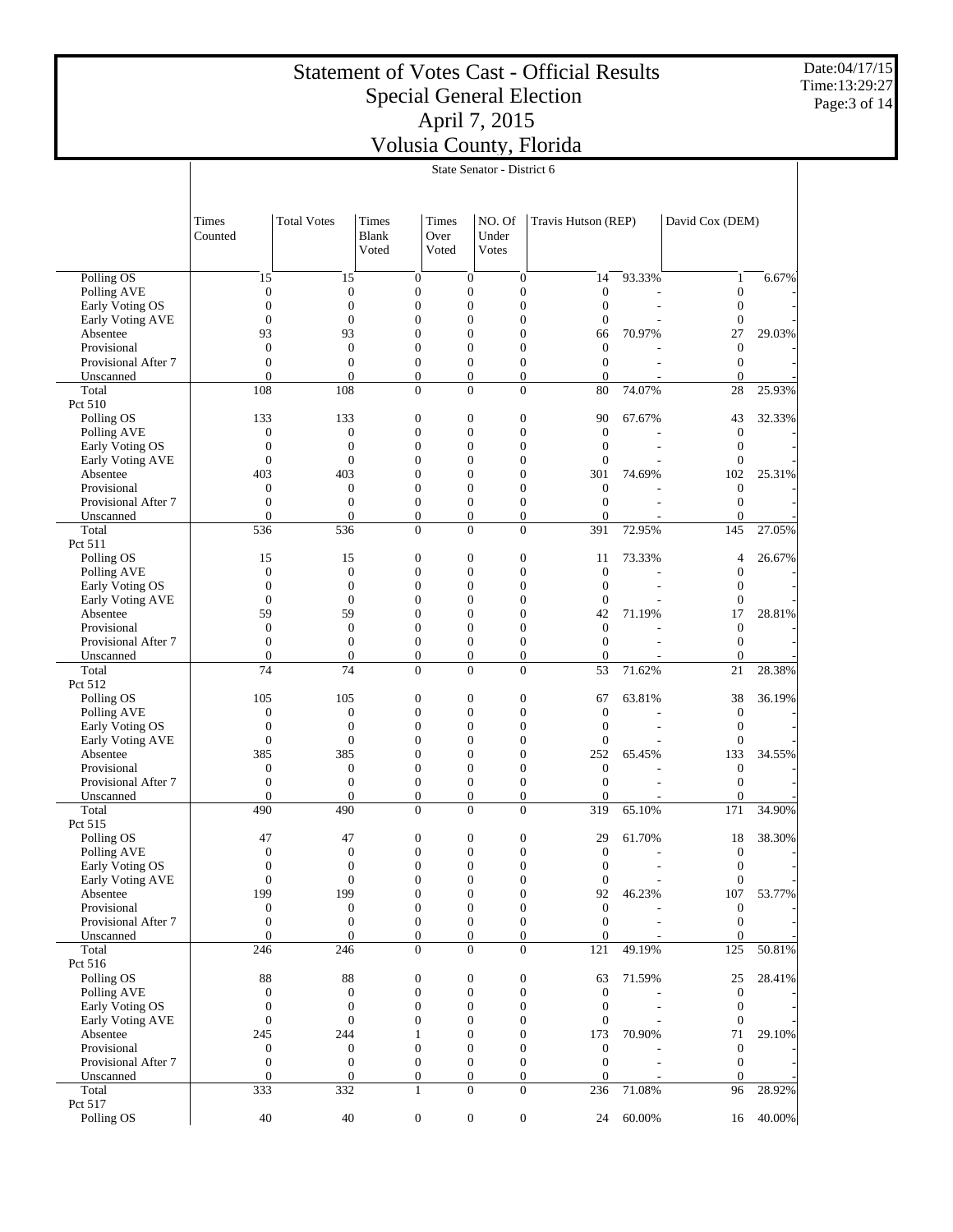Date:04/17/15 Time:13:29:27 Page:4 of 14

|                                     |                                      | State Senator - District 6           |                                       |                                  |                                      |                  |                                  |           |                                      |        |  |
|-------------------------------------|--------------------------------------|--------------------------------------|---------------------------------------|----------------------------------|--------------------------------------|------------------|----------------------------------|-----------|--------------------------------------|--------|--|
|                                     |                                      |                                      |                                       |                                  |                                      |                  |                                  |           |                                      |        |  |
|                                     | Times<br>Counted                     | <b>Total Votes</b>                   | <b>Times</b><br><b>Blank</b><br>Voted | Times<br>Over<br>Voted           | NO. Of<br>Under<br><b>Votes</b>      |                  | Travis Hutson (REP)              |           | David Cox (DEM)                      |        |  |
| Polling AVE                         | $\boldsymbol{0}$                     | $\boldsymbol{0}$                     | $\boldsymbol{0}$                      | $\boldsymbol{0}$                 | $\boldsymbol{0}$                     |                  | $\overline{0}$                   |           | $\boldsymbol{0}$                     |        |  |
| Early Voting OS                     | 1                                    | 1                                    | $\boldsymbol{0}$                      | $\overline{0}$                   | $\boldsymbol{0}$                     |                  |                                  | 1 100.00% | $\boldsymbol{0}$                     | 0.00%  |  |
| Early Voting AVE                    | $\boldsymbol{0}$                     | $\overline{0}$                       | $\overline{0}$                        | $\overline{0}$                   | $\overline{0}$                       |                  | $\overline{0}$                   |           | $\boldsymbol{0}$                     |        |  |
| Absentee                            | 194                                  | 194                                  | $\overline{0}$                        | $\theta$                         | $\overline{0}$                       |                  | 132                              | 68.04%    | 62                                   | 31.96% |  |
| Provisional<br>Provisional After 7  | 1<br>$\boldsymbol{0}$                | 1<br>$\overline{0}$                  | $\boldsymbol{0}$<br>$\boldsymbol{0}$  | $\overline{0}$<br>$\theta$       | $\overline{0}$<br>$\overline{0}$     |                  | $\mathbf{1}$<br>$\boldsymbol{0}$ | 100.00%   | $\boldsymbol{0}$<br>$\boldsymbol{0}$ | 0.00%  |  |
| Unscanned                           | $\overline{0}$                       | $\overline{0}$                       | $\boldsymbol{0}$                      | $\boldsymbol{0}$                 | $\overline{0}$                       |                  | $\boldsymbol{0}$                 |           | $\mathbf{0}$                         |        |  |
| Total                               | 236                                  | 236                                  | $\overline{0}$                        | $\theta$                         | $\overline{0}$                       |                  | 158                              | 66.95%    | 78                                   | 33.05% |  |
| Pct 519                             |                                      |                                      |                                       |                                  |                                      |                  |                                  |           |                                      |        |  |
| Polling OS                          | 48                                   | 48                                   | $\boldsymbol{0}$                      | $\boldsymbol{0}$                 | $\boldsymbol{0}$                     |                  | 21                               | 43.75%    | 27                                   | 56.25% |  |
| Polling AVE                         | $\boldsymbol{0}$                     | $\boldsymbol{0}$                     | $\boldsymbol{0}$                      | $\overline{0}$                   | $\boldsymbol{0}$                     |                  | $\mathbf{0}$                     |           | $\boldsymbol{0}$                     |        |  |
| Early Voting OS                     | 1                                    | 1                                    | $\overline{0}$                        | $\theta$                         | $\overline{0}$                       |                  | $\mathbf{1}$                     | 100.00%   | $\boldsymbol{0}$                     | 0.00%  |  |
| Early Voting AVE                    | $\boldsymbol{0}$<br>81               | $\boldsymbol{0}$<br>81               | $\overline{0}$<br>0                   | $\overline{0}$<br>$\theta$       | $\overline{0}$<br>$\overline{0}$     |                  | $\mathbf{0}$<br>49               | 60.49%    | $\boldsymbol{0}$<br>32               | 39.51% |  |
| Absentee<br>Provisional             | $\boldsymbol{0}$                     | $\boldsymbol{0}$                     | $\overline{0}$                        | $\overline{0}$                   | $\overline{0}$                       |                  | $\overline{0}$                   |           | $\boldsymbol{0}$                     |        |  |
| Provisional After 7                 | $\overline{0}$                       | $\overline{0}$                       | $\boldsymbol{0}$                      | $\overline{0}$                   | $\overline{0}$                       |                  | $\overline{0}$                   |           | $\boldsymbol{0}$                     |        |  |
| Unscanned                           | $\overline{0}$                       | $\overline{0}$                       | $\boldsymbol{0}$                      | $\boldsymbol{0}$                 | $\overline{0}$                       |                  | $\boldsymbol{0}$                 |           | $\mathbf{0}$                         |        |  |
| Total                               | 130                                  | 130                                  | $\overline{0}$                        | $\overline{0}$                   | $\overline{0}$                       |                  | 71                               | 54.62%    | 59                                   | 45.38% |  |
| Pct 521                             |                                      |                                      |                                       |                                  |                                      |                  |                                  |           |                                      |        |  |
| Polling OS                          | 56                                   | 56                                   | $\boldsymbol{0}$                      | $\boldsymbol{0}$                 | $\boldsymbol{0}$                     |                  | 40                               | 71.43%    | 16                                   | 28.57% |  |
| Polling AVE                         | $\boldsymbol{0}$                     | $\boldsymbol{0}$                     | $\boldsymbol{0}$                      | $\overline{0}$                   | $\boldsymbol{0}$                     |                  | $\boldsymbol{0}$                 |           | $\boldsymbol{0}$                     |        |  |
| Early Voting OS                     | 3                                    | 3                                    | $\overline{0}$                        | $\theta$                         | $\overline{0}$                       |                  | $\overline{c}$                   | 66.67%    | 1                                    | 33.33% |  |
| Early Voting AVE<br>Absentee        | $\boldsymbol{0}$<br>539              | $\boldsymbol{0}$<br>538              | $\overline{0}$<br>1                   | $\overline{0}$<br>$\theta$       | $\overline{0}$<br>$\overline{0}$     |                  | $\mathbf{0}$<br>361              | 67.10%    | $\boldsymbol{0}$<br>177              | 32.90% |  |
| Provisional                         | $\boldsymbol{0}$                     | $\boldsymbol{0}$                     | $\overline{0}$                        | $\overline{0}$                   | $\overline{0}$                       |                  | $\mathbf{0}$                     |           | $\boldsymbol{0}$                     |        |  |
| Provisional After 7                 | $\boldsymbol{0}$                     | $\overline{0}$                       | $\overline{0}$                        | $\overline{0}$                   | $\overline{0}$                       |                  | $\overline{0}$                   |           | $\boldsymbol{0}$                     |        |  |
| Unscanned                           | $\overline{0}$                       | $\overline{0}$                       | $\boldsymbol{0}$                      | $\boldsymbol{0}$                 | $\boldsymbol{0}$                     |                  | $\overline{0}$                   |           | $\mathbf{0}$                         |        |  |
| Total                               | 598                                  | 597                                  | $\mathbf{1}$                          | $\theta$                         | $\theta$                             |                  | 403                              | 67.50%    | 194                                  | 32.50% |  |
| Pct 522                             |                                      |                                      |                                       |                                  |                                      |                  |                                  |           |                                      |        |  |
| Polling OS                          | 54                                   | 54                                   | $\boldsymbol{0}$                      | $\boldsymbol{0}$                 | $\boldsymbol{0}$                     |                  | 42                               | 77.78%    | 12                                   | 22.22% |  |
| Polling AVE                         | $\boldsymbol{0}$                     | $\boldsymbol{0}$                     | $\boldsymbol{0}$                      | $\overline{0}$<br>$\theta$       | $\boldsymbol{0}$                     |                  | $\boldsymbol{0}$                 |           | $\boldsymbol{0}$                     |        |  |
| Early Voting OS<br>Early Voting AVE | $\boldsymbol{0}$<br>$\boldsymbol{0}$ | $\overline{0}$<br>$\boldsymbol{0}$   | $\overline{0}$<br>$\overline{0}$      | $\overline{0}$                   | $\overline{0}$<br>$\overline{0}$     |                  | $\overline{0}$<br>$\mathbf{0}$   |           | $\boldsymbol{0}$<br>$\boldsymbol{0}$ |        |  |
| Absentee                            | 208                                  | 208                                  | 0                                     | $\theta$                         | $\overline{0}$                       |                  | 135                              | 64.90%    | 73                                   | 35.10% |  |
| Provisional                         | $\boldsymbol{0}$                     | $\boldsymbol{0}$                     | $\boldsymbol{0}$                      | $\overline{0}$                   | $\overline{0}$                       |                  | $\boldsymbol{0}$                 |           | $\boldsymbol{0}$                     |        |  |
| Provisional After 7                 | $\boldsymbol{0}$                     | $\overline{0}$                       | $\boldsymbol{0}$                      | $\overline{0}$                   | $\overline{0}$                       |                  | $\overline{0}$                   |           | $\boldsymbol{0}$                     |        |  |
| Unscanned                           | $\overline{0}$                       | $\overline{0}$                       | $\boldsymbol{0}$                      | $\boldsymbol{0}$                 | $\boldsymbol{0}$                     |                  | $\overline{0}$                   |           | $\boldsymbol{0}$                     |        |  |
| Total                               | 262                                  | 262                                  | $\overline{0}$                        | $\overline{0}$                   | $\overline{0}$                       |                  | 177                              | 67.56%    | 85                                   | 32.44% |  |
| Pct 523                             |                                      |                                      |                                       |                                  |                                      |                  |                                  |           |                                      |        |  |
| Polling OS                          | 18                                   | 18                                   | 0                                     | $\boldsymbol{0}$                 | 0                                    |                  | 8                                | 44.44%    | 10                                   | 55.56% |  |
| Polling AVE                         | $\boldsymbol{0}$<br>$\Omega$         | $\boldsymbol{0}$<br>$\Omega$         | $\boldsymbol{0}$<br>$\Omega$          | $\boldsymbol{0}$<br>$\Omega$     | $\boldsymbol{0}$<br>$\Omega$         |                  | $\overline{0}$<br>$\Omega$       |           | $\boldsymbol{0}$<br>$\boldsymbol{0}$ |        |  |
| Early Voting OS<br>Early Voting AVE | $\boldsymbol{0}$                     | $\boldsymbol{0}$                     | $\boldsymbol{0}$                      | $\boldsymbol{0}$                 | $\boldsymbol{0}$                     |                  | $\boldsymbol{0}$                 |           | $\boldsymbol{0}$                     |        |  |
| Absentee                            | 125                                  | 124                                  | $\mathbf{1}$                          | $\overline{0}$                   | $\boldsymbol{0}$                     |                  | 59                               | 47.58%    | 65                                   | 52.42% |  |
| Provisional                         | $\boldsymbol{0}$                     | $\boldsymbol{0}$                     | $\boldsymbol{0}$                      | $\boldsymbol{0}$                 | $\boldsymbol{0}$                     |                  | $\boldsymbol{0}$                 |           | $\boldsymbol{0}$                     |        |  |
| Provisional After 7                 | $\boldsymbol{0}$                     | $\boldsymbol{0}$                     | $\boldsymbol{0}$                      | $\boldsymbol{0}$                 | $\boldsymbol{0}$                     |                  | $\mathbf{0}$                     |           | $\mathbf{0}$                         |        |  |
| Unscanned                           | $\boldsymbol{0}$                     | $\boldsymbol{0}$                     | $\boldsymbol{0}$                      | $\boldsymbol{0}$                 |                                      | $\boldsymbol{0}$ | $\boldsymbol{0}$                 |           | $\boldsymbol{0}$                     |        |  |
| Total                               | 143                                  | 142                                  | $\mathbf{1}$                          | $\mathbf{0}$                     | $\boldsymbol{0}$                     |                  | 67                               | 47.18%    | 75                                   | 52.82% |  |
| Pct 526                             |                                      |                                      |                                       |                                  |                                      |                  |                                  |           |                                      |        |  |
| Polling OS                          | 40                                   | 40                                   | $\boldsymbol{0}$                      | $\boldsymbol{0}$                 | $\boldsymbol{0}$                     |                  | 28                               | 70.00%    | 12                                   | 30.00% |  |
| Polling AVE<br>Early Voting OS      | $\boldsymbol{0}$<br>$\boldsymbol{0}$ | $\boldsymbol{0}$<br>$\boldsymbol{0}$ | $\boldsymbol{0}$<br>$\overline{0}$    | $\boldsymbol{0}$<br>$\Omega$     | $\boldsymbol{0}$<br>$\boldsymbol{0}$ |                  | $\mathbf{0}$<br>$\boldsymbol{0}$ |           | $\boldsymbol{0}$<br>$\mathbf{0}$     |        |  |
| Early Voting AVE                    | $\boldsymbol{0}$                     | $\boldsymbol{0}$                     | $\overline{0}$                        | $\overline{0}$                   | $\boldsymbol{0}$                     |                  | $\boldsymbol{0}$                 |           | $\boldsymbol{0}$                     |        |  |
| Absentee                            | 68                                   | 68                                   | $\overline{0}$                        | $\Omega$                         | $\boldsymbol{0}$                     |                  | 43                               | 63.24%    | 25                                   | 36.76% |  |
| Provisional                         | $\boldsymbol{0}$                     | $\boldsymbol{0}$                     | 0                                     | $\boldsymbol{0}$                 | $\boldsymbol{0}$                     |                  | $\mathbf{0}$                     |           | $\mathbf{0}$                         |        |  |
| Provisional After 7                 | $\boldsymbol{0}$                     | $\boldsymbol{0}$                     | $\boldsymbol{0}$                      | $\mathbf{0}$                     | $\boldsymbol{0}$                     |                  | $\mathbf{0}$                     |           | $\boldsymbol{0}$                     |        |  |
| Unscanned                           | $\overline{0}$                       | $\boldsymbol{0}$                     | $\boldsymbol{0}$                      | $\boldsymbol{0}$                 |                                      | $\boldsymbol{0}$ | $\boldsymbol{0}$                 |           | $\boldsymbol{0}$                     |        |  |
| Total                               | 108                                  | 108                                  | $\overline{0}$                        | $\overline{0}$                   | $\overline{0}$                       |                  | 71                               | 65.74%    | 37                                   | 34.26% |  |
| Pct 527                             |                                      |                                      |                                       |                                  |                                      |                  |                                  |           |                                      |        |  |
| Polling OS                          | 17<br>$\boldsymbol{0}$               | 17<br>$\mathbf{0}$                   | $\boldsymbol{0}$<br>$\boldsymbol{0}$  | $\boldsymbol{0}$<br>$\mathbf{0}$ | $\boldsymbol{0}$<br>$\mathbf{0}$     |                  | 8<br>$\boldsymbol{0}$            | 47.06%    | 9<br>$\overline{0}$                  | 52.94% |  |
| Polling AVE                         |                                      |                                      |                                       |                                  |                                      |                  |                                  |           |                                      |        |  |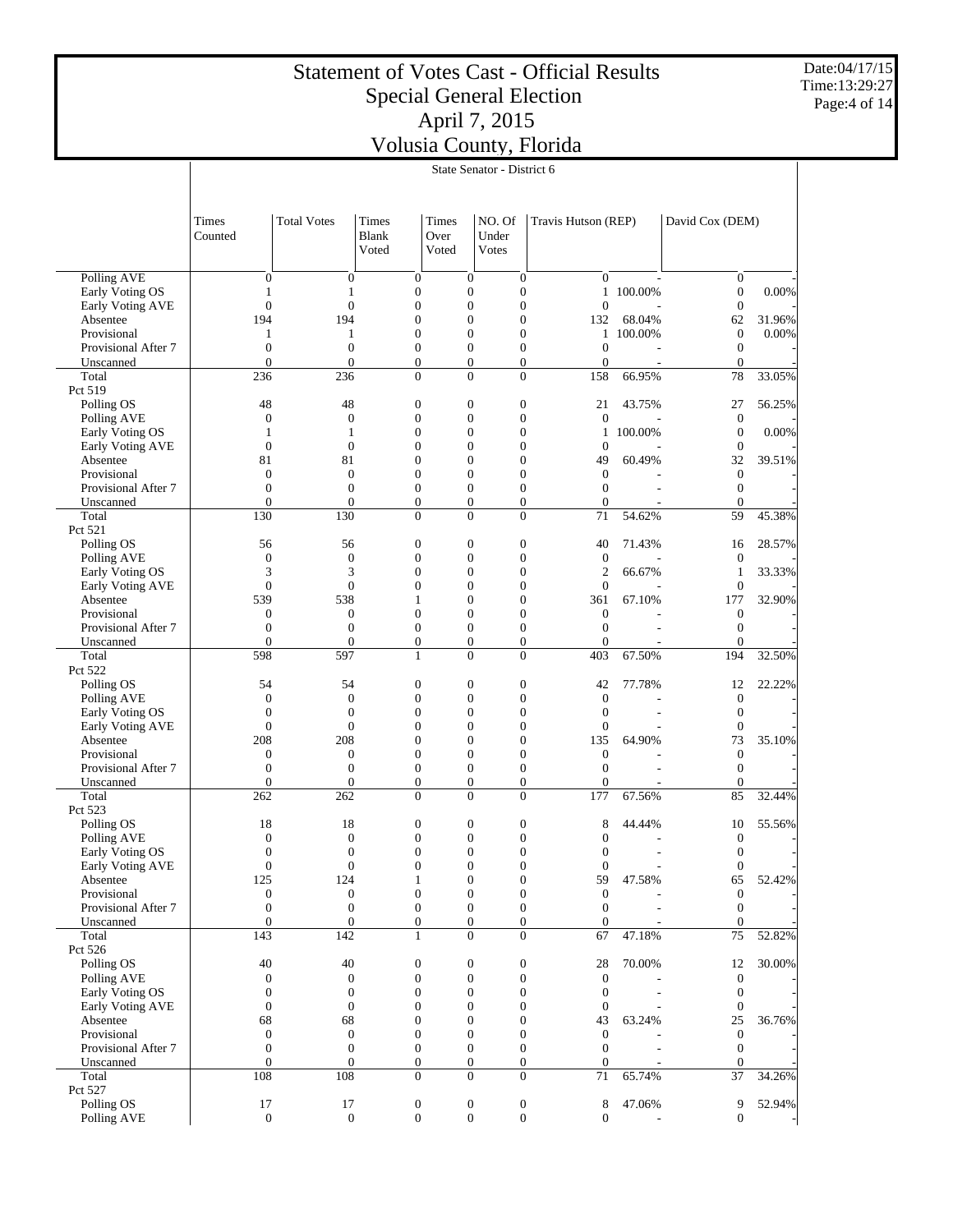Date:04/17/15 Time:13:29:27 Page:5 of 14

|                                | State Senator - District 6         |                                    |                                      |                                      |                                      |                                                                      |                |                                  |          |  |
|--------------------------------|------------------------------------|------------------------------------|--------------------------------------|--------------------------------------|--------------------------------------|----------------------------------------------------------------------|----------------|----------------------------------|----------|--|
|                                |                                    |                                    |                                      |                                      |                                      |                                                                      |                |                                  |          |  |
|                                | Times<br>Counted                   | <b>Total Votes</b>                 | <b>Times</b><br>Blank<br>Voted       | Times<br>Over<br>Voted               | NO. Of<br>Under<br><b>Votes</b>      | Travis Hutson (REP)                                                  |                | David Cox (DEM)                  |          |  |
| <b>Early Voting OS</b>         | $\boldsymbol{0}$                   | $\boldsymbol{0}$                   | $\boldsymbol{0}$                     | $\boldsymbol{0}$                     |                                      | $\overline{0}$<br>$\overline{0}$                                     |                | $\boldsymbol{0}$                 |          |  |
| Early Voting AVE               | $\boldsymbol{0}$                   | $\overline{0}$                     | $\boldsymbol{0}$                     | $\overline{0}$                       |                                      | $\boldsymbol{0}$<br>$\overline{0}$                                   |                | $\mathbf{0}$                     |          |  |
| Absentee                       | 148                                | 148                                | $\boldsymbol{0}$                     | $\overline{0}$                       |                                      | $\overline{0}$<br>79                                                 | 53.38%         | 69                               | 46.62%   |  |
| Provisional                    | $\boldsymbol{0}$                   | $\boldsymbol{0}$                   | $\overline{0}$                       | $\theta$                             |                                      | $\overline{0}$<br>$\theta$                                           |                | $\boldsymbol{0}$                 |          |  |
| Provisional After 7            | $\boldsymbol{0}$                   | $\boldsymbol{0}$                   | $\boldsymbol{0}$                     | $\overline{0}$                       |                                      | $\overline{0}$<br>$\overline{0}$                                     |                | $\boldsymbol{0}$                 |          |  |
| Unscanned                      | $\overline{0}$                     | $\overline{0}$                     | $\overline{0}$                       | $\overline{0}$                       |                                      | $\overline{0}$<br>$\overline{0}$                                     |                | $\mathbf{0}$                     |          |  |
| Total<br>Pct 528               | 165                                | 165                                | $\overline{0}$                       | $\overline{0}$                       |                                      | $\overline{0}$<br>87                                                 | 52.73%         | 78                               | 47.27%   |  |
| Polling OS                     | 27                                 | 27                                 | $\boldsymbol{0}$                     | $\mathbf{0}$                         |                                      | $\boldsymbol{0}$<br>11                                               | 40.74%         | 16                               | 59.26%   |  |
| Polling AVE                    | $\boldsymbol{0}$                   | $\boldsymbol{0}$                   | $\overline{0}$                       | $\theta$                             |                                      | $\overline{0}$<br>$\boldsymbol{0}$                                   |                | $\boldsymbol{0}$                 |          |  |
| Early Voting OS                | $\boldsymbol{0}$                   | $\boldsymbol{0}$                   | $\overline{0}$                       | $\overline{0}$                       |                                      | $\overline{0}$<br>$\theta$                                           |                | $\boldsymbol{0}$                 |          |  |
| Early Voting AVE               | $\overline{0}$                     | $\overline{0}$                     | $\Omega$                             | $\theta$                             | $\overline{0}$                       | $\theta$                                                             |                | $\mathbf{0}$                     |          |  |
| Absentee                       | 99                                 | 99                                 | $\overline{0}$                       | $\overline{0}$                       | $\overline{0}$                       | 48                                                                   | 48.48%         | 51                               | 51.52%   |  |
| Provisional                    | $\overline{0}$                     | $\boldsymbol{0}$                   | $\overline{0}$                       | $\theta$                             | $\overline{0}$                       | $\overline{0}$                                                       |                | $\boldsymbol{0}$                 |          |  |
| Provisional After 7            | $\overline{0}$                     | $\overline{0}$                     | $\boldsymbol{0}$                     | $\overline{0}$                       |                                      | $\overline{0}$<br>$\overline{0}$                                     |                | $\boldsymbol{0}$                 |          |  |
| Unscanned<br>Total             | $\overline{0}$<br>126              | $\overline{0}$<br>126              | $\overline{0}$<br>$\overline{0}$     | $\overline{0}$<br>$\theta$           |                                      | $\overline{0}$<br>$\overline{0}$<br>$\overline{0}$<br>59             | 46.83%         | $\mathbf{0}$<br>67               | 53.17%   |  |
| Pct 529                        |                                    |                                    |                                      |                                      |                                      |                                                                      |                |                                  |          |  |
| Polling OS                     | 19                                 | 19                                 | $\boldsymbol{0}$                     | $\mathbf{0}$                         |                                      | $\boldsymbol{0}$<br>10                                               | 52.63%         | 9                                | 47.37%   |  |
| Polling AVE                    | $\boldsymbol{0}$                   | $\overline{0}$                     | $\overline{0}$                       | $\theta$                             |                                      | $\overline{0}$<br>$\boldsymbol{0}$                                   |                | $\boldsymbol{0}$                 |          |  |
| Early Voting OS                | $\boldsymbol{0}$                   | $\boldsymbol{0}$                   | $\overline{0}$                       | $\overline{0}$                       |                                      | $\overline{0}$<br>$\boldsymbol{0}$                                   |                | $\boldsymbol{0}$                 |          |  |
| Early Voting AVE               | $\overline{0}$                     | $\overline{0}$                     | $\Omega$                             | $\theta$                             | $\overline{0}$                       | $\theta$                                                             |                | $\mathbf{0}$                     |          |  |
| Absentee                       | 81                                 | 81                                 | $\overline{0}$                       | $\theta$                             | $\overline{0}$                       | 36                                                                   | 44.44%         | 45                               | 55.56%   |  |
| Provisional                    | $\boldsymbol{0}$                   | $\overline{0}$                     | $\overline{0}$                       | $\theta$                             | $\overline{0}$                       | $\overline{0}$                                                       |                | $\boldsymbol{0}$                 |          |  |
| Provisional After 7            | $\boldsymbol{0}$<br>$\overline{0}$ | $\boldsymbol{0}$<br>$\overline{0}$ | $\boldsymbol{0}$<br>$\overline{0}$   | $\overline{0}$<br>$\overline{0}$     |                                      | $\overline{0}$<br>$\overline{0}$<br>$\overline{0}$<br>$\overline{0}$ |                | $\boldsymbol{0}$<br>$\mathbf{0}$ |          |  |
| Unscanned<br>Total             | 100                                | 100                                | $\overline{0}$                       | $\overline{0}$                       |                                      | $\overline{0}$<br>46                                                 | $46.00\%$      | 54                               | 54.00%   |  |
| Pct 530                        |                                    |                                    |                                      |                                      |                                      |                                                                      |                |                                  |          |  |
| Polling OS                     | 20                                 | 20                                 | $\boldsymbol{0}$                     | $\boldsymbol{0}$                     |                                      | $\boldsymbol{0}$<br>13                                               | 65.00%         | $\overline{7}$                   | 35.00%   |  |
| Polling AVE                    | $\boldsymbol{0}$                   | $\overline{0}$                     | $\overline{0}$                       | $\theta$                             |                                      | $\overline{0}$<br>$\boldsymbol{0}$                                   |                | $\boldsymbol{0}$                 |          |  |
| Early Voting OS                | $\boldsymbol{0}$                   | $\boldsymbol{0}$                   | $\overline{0}$                       | $\overline{0}$                       |                                      | $\overline{0}$<br>$\overline{0}$                                     |                | $\boldsymbol{0}$                 |          |  |
| Early Voting AVE               | $\boldsymbol{0}$                   | $\overline{0}$                     | $\Omega$                             | $\theta$                             | $\overline{0}$                       | $\mathbf{0}$                                                         |                | $\mathbf{0}$                     |          |  |
| Absentee<br>Provisional        | 83<br>$\overline{0}$               | 83<br>$\overline{0}$               | $\overline{0}$<br>$\overline{0}$     | $\overline{0}$<br>$\theta$           | $\overline{0}$<br>$\overline{0}$     | 41<br>$\overline{0}$                                                 | 49.40%         | 42<br>$\boldsymbol{0}$           | 50.60%   |  |
| Provisional After 7            | $\boldsymbol{0}$                   | $\overline{0}$                     | $\boldsymbol{0}$                     | $\overline{0}$                       |                                      | $\overline{0}$<br>$\overline{0}$                                     |                | $\boldsymbol{0}$                 |          |  |
| Unscanned                      | $\overline{0}$                     | $\overline{0}$                     | $\overline{0}$                       | $\overline{0}$                       |                                      | $\overline{0}$<br>$\overline{0}$                                     |                | $\mathbf{0}$                     |          |  |
| Total                          | 103                                | 103                                | $\overline{0}$                       | $\theta$                             |                                      | $\overline{0}$<br>54                                                 | 52.43%         | 49                               | 47.57%   |  |
| Pct 532                        |                                    |                                    |                                      |                                      |                                      |                                                                      |                |                                  |          |  |
| Polling OS                     | 166                                | 166                                | $\boldsymbol{0}$                     | $\boldsymbol{0}$                     |                                      | $\boldsymbol{0}$<br>116                                              | 69.88%         | 50                               | 30.12%   |  |
| Polling AVE                    | $\boldsymbol{0}$                   | $\boldsymbol{0}$                   | $\overline{0}$                       | $\overline{0}$                       | $\overline{0}$                       | $\mathbf{0}$                                                         |                | $\boldsymbol{0}$                 |          |  |
| Early Voting OS                | $\boldsymbol{2}$                   | $\mathbf{2}$<br>$\Omega$           | $\boldsymbol{0}$<br>$\Omega$         | $\boldsymbol{0}$<br>$\Omega$         |                                      | $\boldsymbol{0}$<br>$\Omega$                                         | 2 100.00%      | $\boldsymbol{0}$                 | 0.00%    |  |
| Early Voting AVE<br>Absentee   | $\Omega$<br>351                    | 348                                | 3                                    | $\boldsymbol{0}$                     | $\boldsymbol{0}$                     | $\boldsymbol{0}$<br>242                                              | 69.54%         | $\Omega$<br>106                  | 30.46%   |  |
| Provisional                    | $\boldsymbol{0}$                   | $\boldsymbol{0}$                   | $\boldsymbol{0}$                     | $\mathbf{0}$                         |                                      | $\boldsymbol{0}$<br>$\mathbf{0}$                                     |                | $\boldsymbol{0}$                 |          |  |
| Provisional After 7            | $\boldsymbol{0}$                   | $\boldsymbol{0}$                   | $\boldsymbol{0}$                     | $\boldsymbol{0}$                     | $\boldsymbol{0}$                     | $\mathbf{0}$                                                         |                | $\boldsymbol{0}$                 |          |  |
| Unscanned                      | $\overline{0}$                     | $\overline{0}$                     | $\boldsymbol{0}$                     | $\overline{0}$                       |                                      | $\overline{0}$<br>$\overline{0}$                                     |                | $\mathbf{0}$                     |          |  |
| Total                          | 519                                | 516                                | 3                                    | $\overline{0}$                       |                                      | $\overline{0}$<br>360                                                | 69.77%         | 156                              | 30.23%   |  |
| Pct 602                        |                                    |                                    |                                      |                                      |                                      |                                                                      |                |                                  |          |  |
| Polling OS                     | 35                                 | 35                                 | $\boldsymbol{0}$                     | $\boldsymbol{0}$                     | $\boldsymbol{0}$                     | 25                                                                   | 71.43%         | 10                               | 28.57%   |  |
| Polling AVE<br>Early Voting OS | $\boldsymbol{0}$<br>$\mathbf{2}$   | $\boldsymbol{0}$<br>$\sqrt{2}$     | $\boldsymbol{0}$<br>$\boldsymbol{0}$ | $\mathbf{0}$<br>$\boldsymbol{0}$     | $\overline{0}$                       | $\mathbf{0}$<br>$\boldsymbol{0}$                                     | 2 100.00%      | $\boldsymbol{0}$<br>$\mathbf{0}$ | $0.00\%$ |  |
| Early Voting AVE               | $\boldsymbol{0}$                   | $\boldsymbol{0}$                   | $\overline{0}$                       | $\theta$                             |                                      | $\overline{0}$<br>$\mathbf{0}$                                       |                | $\theta$                         |          |  |
| Absentee                       | 281                                | 280                                | 1                                    | $\overline{0}$                       |                                      | $\boldsymbol{0}$<br>178                                              | 63.57%         | 102                              | 36.43%   |  |
| Provisional                    | $\boldsymbol{0}$                   | $\boldsymbol{0}$                   | $\overline{0}$                       | $\theta$                             |                                      | $\overline{0}$<br>$\boldsymbol{0}$                                   |                | $\boldsymbol{0}$                 |          |  |
| Provisional After 7            | $\boldsymbol{0}$                   | $\boldsymbol{0}$                   | $\boldsymbol{0}$                     | $\boldsymbol{0}$                     |                                      | $\boldsymbol{0}$<br>$\boldsymbol{0}$                                 |                | $\mathbf{0}$                     |          |  |
| Unscanned                      | $\overline{0}$                     | $\overline{0}$                     | $\overline{0}$                       | $\overline{0}$                       |                                      | $\overline{0}$<br>$\overline{0}$                                     |                | $\mathbf{0}$                     |          |  |
| Total                          | 318                                | 317                                | $\mathbf{1}$                         | $\mathbf{0}$                         |                                      | $\boldsymbol{0}$<br>205                                              | 64.67%         | 112                              | 35.33%   |  |
| Pct 603                        |                                    |                                    |                                      |                                      |                                      |                                                                      |                |                                  |          |  |
| Polling OS<br>Polling AVE      | 19<br>$\boldsymbol{0}$             | 19<br>$\boldsymbol{0}$             | $\boldsymbol{0}$<br>$\boldsymbol{0}$ | $\boldsymbol{0}$<br>$\boldsymbol{0}$ | $\boldsymbol{0}$<br>$\boldsymbol{0}$ | 3<br>$\boldsymbol{0}$                                                | 15.79%         | 16<br>$\boldsymbol{0}$           | 84.21%   |  |
| Early Voting OS                | $\boldsymbol{0}$                   | $\boldsymbol{0}$                   | $\boldsymbol{0}$                     | $\boldsymbol{0}$                     |                                      | $\boldsymbol{0}$<br>$\boldsymbol{0}$                                 | $\overline{a}$ | $\mathbf{0}$                     |          |  |
|                                |                                    |                                    |                                      |                                      |                                      |                                                                      |                |                                  |          |  |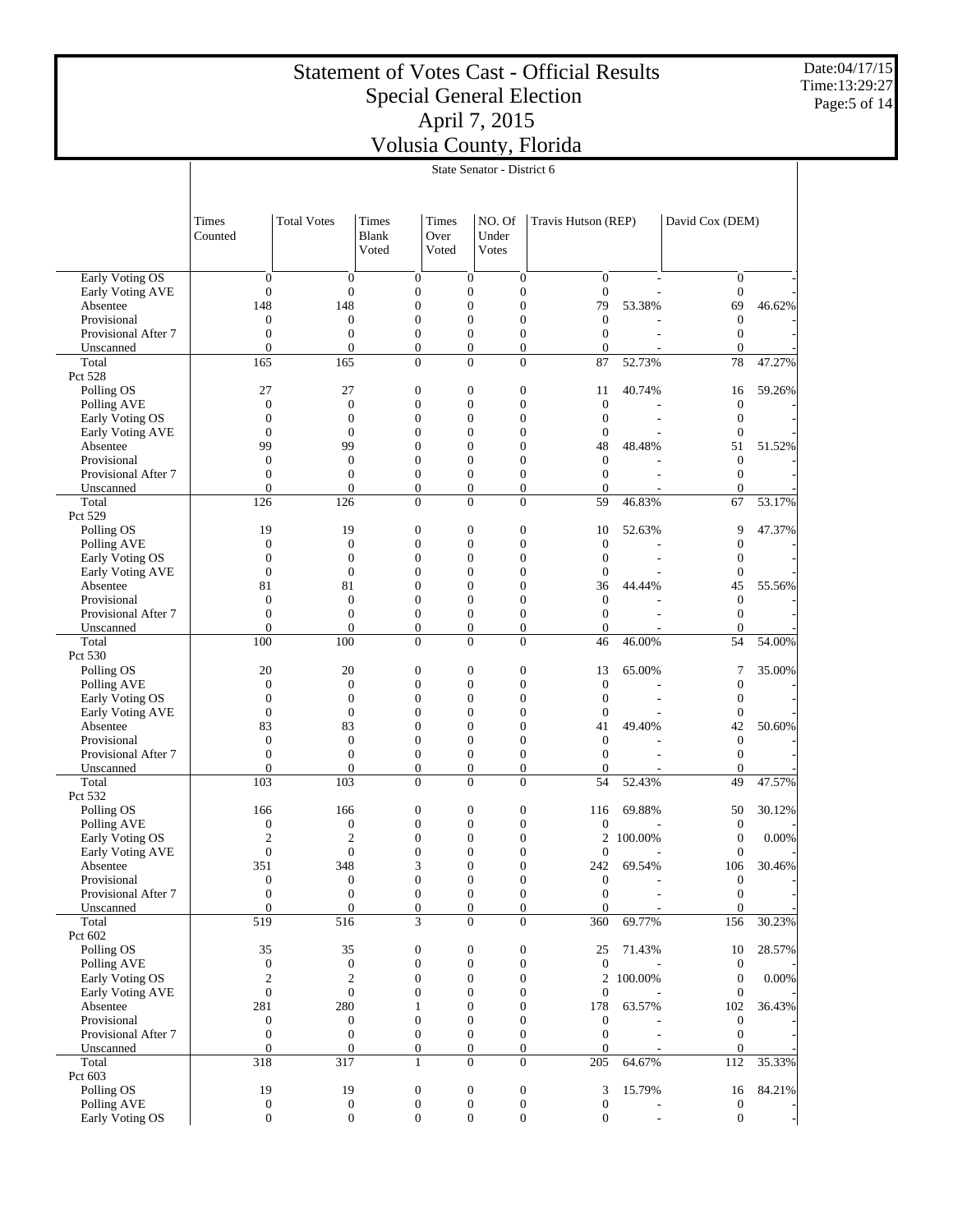Date:04/17/15 Time:13:29:27 Page:6 of 14

|                                     | State Senator - District 6           |                                    |                                      |                                    |                                      |                                    |           |                                  |            |  |
|-------------------------------------|--------------------------------------|------------------------------------|--------------------------------------|------------------------------------|--------------------------------------|------------------------------------|-----------|----------------------------------|------------|--|
|                                     |                                      |                                    |                                      |                                    |                                      |                                    |           |                                  |            |  |
|                                     |                                      |                                    |                                      |                                    |                                      |                                    |           |                                  |            |  |
|                                     | Times                                | <b>Total Votes</b>                 | <b>Times</b>                         | Times                              | NO. Of                               | Travis Hutson (REP)                |           | David Cox (DEM)                  |            |  |
|                                     | Counted                              |                                    | Blank                                | Over                               | Under                                |                                    |           |                                  |            |  |
|                                     |                                      |                                    | Voted                                | Voted                              | <b>Votes</b>                         |                                    |           |                                  |            |  |
|                                     |                                      |                                    |                                      |                                    |                                      |                                    |           |                                  |            |  |
| Early Voting AVE                    | $\boldsymbol{0}$                     | $\boldsymbol{0}$                   | $\boldsymbol{0}$                     | $\boldsymbol{0}$                   | $\boldsymbol{0}$                     | $\boldsymbol{0}$                   |           | $\mathbf{0}$                     |            |  |
| Absentee                            | 135                                  | 135                                | $\boldsymbol{0}$                     | $\overline{0}$                     | $\overline{0}$                       | 40                                 | 29.63%    | 95                               | 70.37%     |  |
| Provisional                         | $\boldsymbol{0}$                     | $\boldsymbol{0}$                   | $\boldsymbol{0}$                     | $\overline{0}$                     | $\boldsymbol{0}$                     | $\mathbf{0}$                       |           | $\boldsymbol{0}$                 |            |  |
| Provisional After 7                 | $\boldsymbol{0}$                     | $\overline{0}$                     | $\boldsymbol{0}$                     | $\overline{0}$                     | $\overline{0}$                       | $\overline{0}$                     |           | $\boldsymbol{0}$                 |            |  |
| Unscanned                           | $\overline{0}$                       | $\overline{0}$                     | $\boldsymbol{0}$                     | $\boldsymbol{0}$                   | $\overline{0}$                       | $\boldsymbol{0}$                   |           | $\overline{0}$                   |            |  |
| Total<br>Pct 607                    | 154                                  | 154                                | $\overline{0}$                       | $\overline{0}$                     | $\overline{0}$                       | 43                                 | 27.92%    | 111                              | 72.08%     |  |
| Polling OS                          | 66                                   | 66                                 | $\boldsymbol{0}$                     | $\boldsymbol{0}$                   | $\boldsymbol{0}$                     | 32                                 | 48.48%    | 34                               | 51.52%     |  |
| Polling AVE                         | $\boldsymbol{0}$                     | $\boldsymbol{0}$                   | $\boldsymbol{0}$                     | $\overline{0}$                     | $\boldsymbol{0}$                     | $\boldsymbol{0}$                   |           | $\boldsymbol{0}$                 |            |  |
| Early Voting OS                     | $\boldsymbol{0}$                     | $\overline{0}$                     | $\overline{0}$                       | $\theta$                           | $\overline{0}$                       | $\overline{0}$                     |           | $\boldsymbol{0}$                 |            |  |
| Early Voting AVE                    | $\boldsymbol{0}$                     | $\overline{0}$                     | $\overline{0}$                       | $\overline{0}$                     | $\overline{0}$                       | $\mathbf{0}$                       |           | $\boldsymbol{0}$                 |            |  |
| Absentee                            | 314                                  | 313                                | 1                                    | $\theta$                           | $\overline{0}$                       | 195                                | 62.30%    | 118                              | 37.70%     |  |
| Provisional                         | $\boldsymbol{0}$                     | $\boldsymbol{0}$                   | $\overline{0}$                       | $\overline{0}$                     | $\overline{0}$                       | $\mathbf{0}$                       |           | $\boldsymbol{0}$                 |            |  |
| Provisional After 7                 | $\overline{0}$                       | $\overline{0}$                     | $\overline{0}$                       | $\theta$                           | $\overline{0}$                       | $\overline{0}$                     |           | $\boldsymbol{0}$                 |            |  |
| Unscanned                           | $\overline{0}$                       | $\overline{0}$                     | $\boldsymbol{0}$                     | $\boldsymbol{0}$                   | $\boldsymbol{0}$                     | $\overline{0}$                     |           | $\mathbf{0}$                     |            |  |
| Total                               | 380                                  | 379                                | $\mathbf{1}$                         | $\theta$                           | $\overline{0}$                       | 227                                | 59.89%    | 152                              | 40.11%     |  |
| Pct 614                             |                                      |                                    |                                      |                                    |                                      |                                    |           |                                  |            |  |
| Polling OS<br>Polling AVE           | 26<br>$\boldsymbol{0}$               | 26<br>$\boldsymbol{0}$             | $\boldsymbol{0}$<br>$\boldsymbol{0}$ | $\boldsymbol{0}$<br>$\overline{0}$ | $\boldsymbol{0}$<br>$\boldsymbol{0}$ | 9<br>$\overline{0}$                | 34.62%    | 17<br>$\boldsymbol{0}$           | 65.38%     |  |
| Early Voting OS                     | $\boldsymbol{0}$                     | $\overline{0}$                     | $\overline{0}$                       | $\theta$                           | $\overline{0}$                       | $\overline{0}$                     |           | $\boldsymbol{0}$                 |            |  |
| Early Voting AVE                    | $\boldsymbol{0}$                     | $\overline{0}$                     | $\overline{0}$                       | $\overline{0}$                     | $\overline{0}$                       | $\mathbf{0}$                       |           | $\boldsymbol{0}$                 |            |  |
| Absentee                            | 128                                  | 128                                | 0                                    | $\theta$                           | $\overline{0}$                       | 47                                 | 36.72%    | 81                               | 63.28%     |  |
| Provisional                         | $\boldsymbol{0}$                     | $\boldsymbol{0}$                   | $\overline{0}$                       | $\overline{0}$                     | $\overline{0}$                       | $\boldsymbol{0}$                   |           | $\boldsymbol{0}$                 |            |  |
| Provisional After 7                 | $\boldsymbol{0}$                     | $\overline{0}$                     | $\boldsymbol{0}$                     | $\overline{0}$                     | $\overline{0}$                       | $\overline{0}$                     |           | $\boldsymbol{0}$                 |            |  |
| Unscanned                           | $\overline{0}$                       | $\overline{0}$                     | $\boldsymbol{0}$                     | $\boldsymbol{0}$                   | $\overline{0}$                       | $\overline{0}$                     |           | $\mathbf{0}$                     |            |  |
| Total                               | 154                                  | 154                                | $\overline{0}$                       | $\theta$                           | $\overline{0}$                       | 56                                 | 36.36%    | 98                               | 63.64%     |  |
| Pct 619                             |                                      |                                    |                                      |                                    |                                      |                                    |           |                                  |            |  |
| Polling OS                          | 24                                   | 24                                 | $\boldsymbol{0}$                     | $\boldsymbol{0}$                   | $\boldsymbol{0}$                     | 1                                  | 4.17%     | 23                               | 95.83%     |  |
| Polling AVE<br>Early Voting OS      | $\boldsymbol{0}$<br>$\boldsymbol{0}$ | $\boldsymbol{0}$<br>$\overline{0}$ | $\boldsymbol{0}$<br>$\overline{0}$   | $\overline{0}$<br>$\theta$         | $\boldsymbol{0}$<br>$\overline{0}$   | $\boldsymbol{0}$<br>$\overline{0}$ |           | $\mathbf{0}$<br>$\boldsymbol{0}$ |            |  |
| Early Voting AVE                    | $\boldsymbol{0}$                     | $\overline{0}$                     | $\overline{0}$                       | $\overline{0}$                     | $\overline{0}$                       | $\mathbf{0}$                       |           | $\boldsymbol{0}$                 |            |  |
| Absentee                            | 79                                   | 79                                 | $\Omega$                             | $\theta$                           | $\overline{0}$                       | 19                                 | 24.05%    | 60                               | 75.95%     |  |
| Provisional                         | $\boldsymbol{0}$                     | $\boldsymbol{0}$                   | $\boldsymbol{0}$                     | $\overline{0}$                     | $\overline{0}$                       | $\theta$                           |           | $\boldsymbol{0}$                 |            |  |
| Provisional After 7                 | $\overline{0}$                       | $\overline{0}$                     | $\overline{0}$                       | $\overline{0}$                     | $\overline{0}$                       | $\overline{0}$                     |           | $\boldsymbol{0}$                 |            |  |
| Unscanned                           | $\overline{0}$                       | $\overline{0}$                     | $\boldsymbol{0}$                     | $\boldsymbol{0}$                   | $\boldsymbol{0}$                     | $\overline{0}$                     |           | $\mathbf{0}$                     |            |  |
| Total                               | 103                                  | 103                                | $\overline{0}$                       | $\theta$                           | $\overline{0}$                       | 20                                 | 19.42%    | 83                               | 80.58%     |  |
| Pct 620                             |                                      |                                    |                                      |                                    |                                      |                                    |           |                                  |            |  |
| Polling OS                          | $\boldsymbol{0}$                     | $\boldsymbol{0}$                   | $\boldsymbol{0}$                     | $\boldsymbol{0}$                   | $\boldsymbol{0}$                     | $\boldsymbol{0}$                   |           | $\boldsymbol{0}$                 |            |  |
| Polling AVE                         | $\boldsymbol{0}$                     | $\overline{0}$                     | $\overline{0}$                       | $\overline{0}$                     | $\boldsymbol{0}$                     | $\overline{0}$                     |           | 0                                |            |  |
| Early Voting OS<br>Early Voting AVE | $\overline{0}$<br>$\boldsymbol{0}$   | $\overline{0}$<br>$\boldsymbol{0}$ | 0<br>$\overline{0}$                  | $\overline{0}$<br>$\boldsymbol{0}$ | $\Omega$<br>0                        | $\theta$<br>$\mathbf{0}$           |           | $\theta$<br>$\boldsymbol{0}$     |            |  |
| Absentee                            | 14                                   | 14                                 | $\Omega$                             | $\Omega$                           | $\Omega$                             | $\theta$                           | 0.00%     |                                  | 14 100.00% |  |
| Provisional                         | $\boldsymbol{0}$                     | $\boldsymbol{0}$                   | $\boldsymbol{0}$                     | $\boldsymbol{0}$                   | $\boldsymbol{0}$                     | $\boldsymbol{0}$                   |           | $\boldsymbol{0}$                 |            |  |
| Provisional After 7                 | $\boldsymbol{0}$                     | $\boldsymbol{0}$                   | $\boldsymbol{0}$                     | $\boldsymbol{0}$                   | $\boldsymbol{0}$                     | $\boldsymbol{0}$                   |           | $\boldsymbol{0}$                 |            |  |
| Unscanned                           | $\boldsymbol{0}$                     | $\boldsymbol{0}$                   | $\boldsymbol{0}$                     | $\boldsymbol{0}$                   | $\boldsymbol{0}$                     | $\mathbf{0}$                       |           | $\mathbf{0}$                     |            |  |
| Total                               | 14                                   | 14                                 | $\overline{0}$                       | $\Omega$                           | $\overline{0}$                       | $\overline{0}$                     | 0.00%     |                                  | 14 100.00% |  |
| Pct 621                             |                                      |                                    |                                      |                                    |                                      |                                    |           |                                  |            |  |
| Polling OS                          | 5                                    | 5                                  | $\boldsymbol{0}$                     | $\boldsymbol{0}$                   | $\boldsymbol{0}$                     | 1                                  | 20.00%    | 4                                | 80.00%     |  |
| Polling AVE                         | $\boldsymbol{0}$                     | $\boldsymbol{0}$                   | $\boldsymbol{0}$                     | $\boldsymbol{0}$                   | $\boldsymbol{0}$                     | $\boldsymbol{0}$                   |           | $\boldsymbol{0}$                 |            |  |
| Early Voting OS                     | $\boldsymbol{0}$                     | $\overline{0}$                     | $\overline{0}$                       | $\mathbf{0}$                       | $\overline{0}$                       | $\mathbf{0}$                       |           | $\boldsymbol{0}$                 |            |  |
| Early Voting AVE<br>Absentee        | $\boldsymbol{0}$<br>84               | $\boldsymbol{0}$<br>84             | $\boldsymbol{0}$<br>$\overline{0}$   | $\overline{0}$<br>$\theta$         | $\boldsymbol{0}$<br>$\boldsymbol{0}$ | $\mathbf{0}$<br>10                 | 11.90%    | $\boldsymbol{0}$<br>74           | 88.10%     |  |
| Provisional                         | $\boldsymbol{0}$                     | $\boldsymbol{0}$                   | $\boldsymbol{0}$                     | $\overline{0}$                     | $\boldsymbol{0}$                     | $\mathbf{0}$                       |           | $\boldsymbol{0}$                 |            |  |
| Provisional After 7                 | $\boldsymbol{0}$                     | $\boldsymbol{0}$                   | $\boldsymbol{0}$                     | $\mathbf{0}$                       | $\boldsymbol{0}$                     | $\overline{0}$                     |           | $\boldsymbol{0}$                 |            |  |
| Unscanned                           | $\boldsymbol{0}$                     | $\boldsymbol{0}$                   | $\boldsymbol{0}$                     | $\boldsymbol{0}$                   | $\boldsymbol{0}$                     | $\boldsymbol{0}$                   |           | $\boldsymbol{0}$                 |            |  |
| Total                               | 89                                   | 89                                 | $\overline{0}$                       | $\overline{0}$                     | $\overline{0}$                       | 11                                 | 12.36%    | $78\,$                           | 87.64%     |  |
| Pct 623                             |                                      |                                    |                                      |                                    |                                      |                                    |           |                                  |            |  |
| Polling OS                          | 3                                    | 3                                  | $\boldsymbol{0}$                     | $\boldsymbol{0}$                   | $\boldsymbol{0}$                     |                                    | 3 100.00% | $\boldsymbol{0}$                 | 0.00%      |  |
| Polling AVE                         | $\boldsymbol{0}$                     | $\boldsymbol{0}$                   | $\boldsymbol{0}$                     | $\boldsymbol{0}$                   | $\boldsymbol{0}$                     | $\boldsymbol{0}$                   |           | $\boldsymbol{0}$                 |            |  |
| Early Voting OS                     | $\boldsymbol{0}$                     | $\boldsymbol{0}$                   | $\boldsymbol{0}$                     | $\boldsymbol{0}$                   | $\boldsymbol{0}$                     | $\boldsymbol{0}$                   |           | $\boldsymbol{0}$                 |            |  |
| Early Voting AVE                    | $\boldsymbol{0}$                     | $\boldsymbol{0}$                   | $\boldsymbol{0}$                     | $\boldsymbol{0}$                   | $\boldsymbol{0}$                     | $\overline{0}$                     |           | $\boldsymbol{0}$                 |            |  |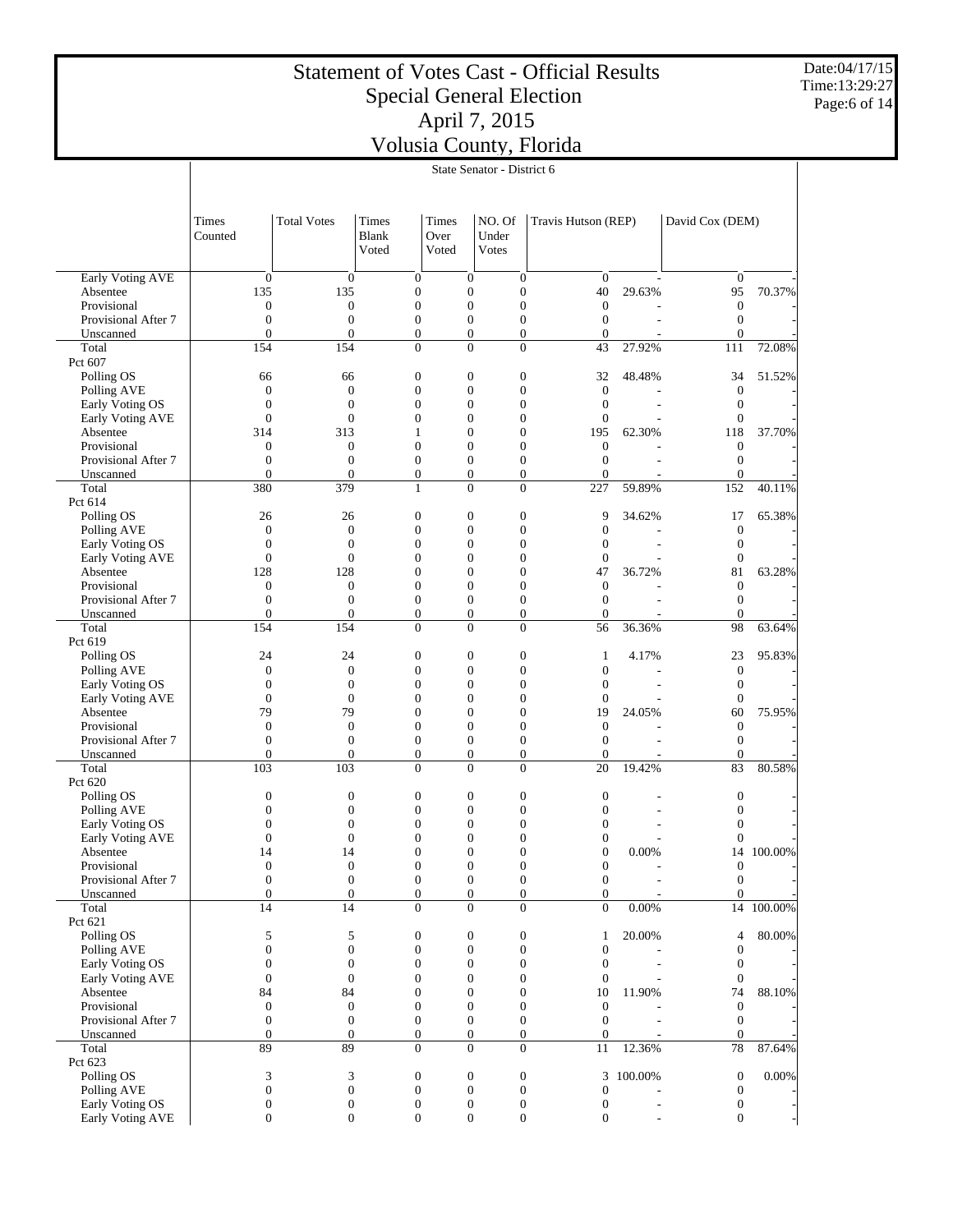Date:04/17/15 Time:13:29:27 Page:7 of 14

|                     | V OIUSIU COUIITY, I IOITUU |                    |                                |                        |                            |                     |         |                 |         |  |
|---------------------|----------------------------|--------------------|--------------------------------|------------------------|----------------------------|---------------------|---------|-----------------|---------|--|
|                     |                            |                    |                                |                        | State Senator - District 6 |                     |         |                 |         |  |
|                     | Times<br>Counted           | <b>Total Votes</b> | <b>Times</b><br>Blank<br>Voted | Times<br>Over<br>Voted | NO. Of<br>Under<br>Votes   | Travis Hutson (REP) |         | David Cox (DEM) |         |  |
| Absentee            | 8                          | 8                  | $\Omega$                       | 0                      |                            | 0                   | 0.00%   | 8               | 100.00% |  |
| Provisional         |                            |                    |                                |                        |                            |                     |         |                 |         |  |
| Provisional After 7 |                            |                    | $^{(1)}$                       |                        |                            |                     |         |                 |         |  |
| Unscanned           |                            |                    | 0                              |                        |                            |                     |         |                 |         |  |
| Total               | 11                         | 11                 | $\mathbf{0}$                   | $\boldsymbol{0}$       | $\Omega$                   | 3                   | 27.27%  | 8               | 72.73%  |  |
| Total               |                            |                    |                                |                        |                            |                     |         |                 |         |  |
| Polling OS          | 1524                       | 1523               |                                | 0                      | 0                          | 954                 | 62.64%  | 569             | 37.36%  |  |
| Polling AVE         |                            |                    |                                |                        |                            |                     |         |                 |         |  |
| Early Voting OS     | 10                         | 10                 |                                |                        |                            | 9                   | 90.00%  |                 | 10.00%  |  |
| Early Voting AVE    |                            |                    |                                |                        |                            |                     |         |                 |         |  |
| Absentee            | 5838                       | 5825               | 12                             |                        |                            | 3594                | 61.70%  | 2231            | 38.30%  |  |
| Provisional         |                            |                    | $\Omega$                       |                        |                            |                     | 100.00% | $\Omega$        | 0.00%   |  |
| Provisional After 7 |                            |                    |                                |                        |                            |                     |         |                 |         |  |
| Unscanned           |                            |                    | 0                              |                        |                            |                     |         |                 |         |  |
| Total               | 7373                       | 7359               | 13                             |                        | $\Omega$                   | 4558                | 61.94%  | 2801            | 38.06%  |  |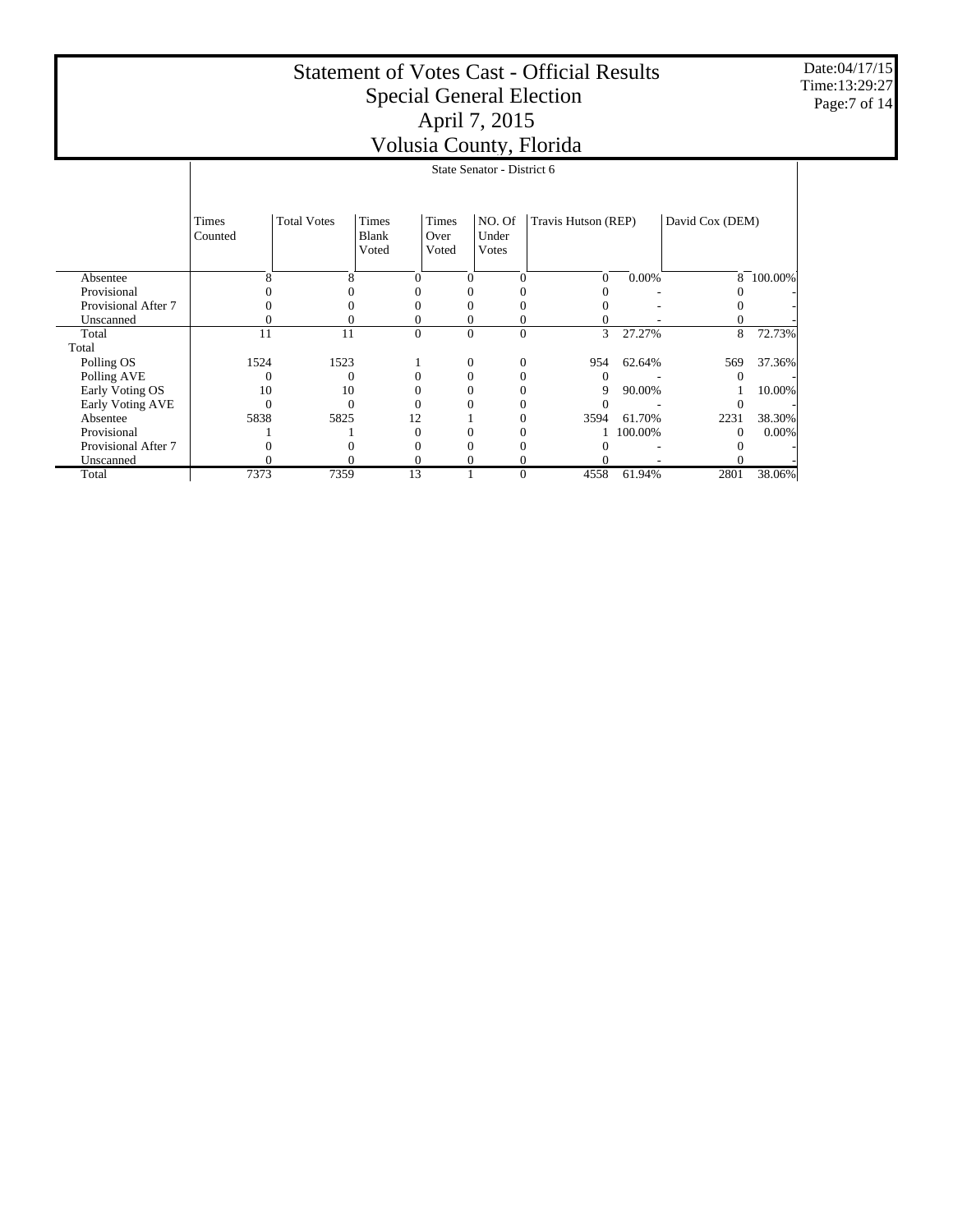Date:04/17/15 Time:13:29:27 Page:8 of 14

|                                  | State Representative - District 24 |                    |                                |                        |                                  |                   |           |                   |        |
|----------------------------------|------------------------------------|--------------------|--------------------------------|------------------------|----------------------------------|-------------------|-----------|-------------------|--------|
|                                  | Times<br>Counted                   | <b>Total Votes</b> | <b>Times</b><br>Blank<br>Voted | Times<br>Over<br>Voted | NO. Of<br>Under<br><b>Votes</b>  | Paul Renner (REP) |           | Adam Morley (DEM) |        |
| Jurisdiction Wide                |                                    |                    |                                |                        |                                  |                   |           |                   |        |
| Pct 101                          |                                    |                    |                                |                        |                                  |                   |           |                   |        |
| Polling OS                       | 36                                 | 36                 | $\mathbf{0}$                   |                        | $\mathbf{0}$<br>$\mathbf{0}$     | 25                | 69.44%    | 11                | 30.56% |
| Polling AVE                      | $\boldsymbol{0}$                   | $\boldsymbol{0}$   | $\boldsymbol{0}$               |                        | $\mathbf{0}$<br>$\mathbf{0}$     | $\boldsymbol{0}$  |           | $\boldsymbol{0}$  |        |
| Early Voting OS                  | $\overline{0}$                     | $\overline{0}$     | $\mathbf{0}$                   |                        | $\Omega$<br>$\overline{0}$       | $\theta$          | ÷.        | $\mathbf{0}$      |        |
| Early Voting AVE                 | $\overline{0}$                     | $\theta$           | $\mathbf{0}$                   |                        | $\Omega$<br>$\theta$             | $\Omega$          |           | $\mathbf{0}$      |        |
| Absentee                         | 74                                 | 74                 | $\mathbf{0}$                   |                        | $\Omega$<br>$\overline{0}$       | 52                | 70.27%    | 22                | 29.73% |
| Provisional                      | $\overline{0}$                     | $\overline{0}$     | $\mathbf{0}$                   |                        | $\Omega$<br>$\mathbf{0}$         | $\overline{0}$    |           | $\mathbf{0}$      |        |
| Provisional After 7              | $\theta$                           | $\theta$           | $\theta$                       |                        | $\Omega$<br>$\theta$             | $\Omega$          |           | $\theta$          |        |
| Unscanned                        | $\overline{0}$                     | $\Omega$           | $\mathbf{0}$                   |                        | $\overline{0}$<br>$\mathbf{0}$   | $\Omega$          |           | $\mathbf{0}$      |        |
| Total                            | 110                                | 110                | $\Omega$                       |                        | $\Omega$<br>$\Omega$             | 77                | 70.00%    | 33                | 30.00% |
| Pct 105                          |                                    |                    |                                |                        |                                  |                   |           |                   |        |
| Polling OS                       | 26                                 | 26                 | $\boldsymbol{0}$               |                        | $\theta$<br>$\mathbf{0}$         | 19                | 73.08%    | 7                 | 26.92% |
| Polling AVE                      | $\overline{0}$                     | $\mathbf{0}$       | $\mathbf{0}$                   |                        | $\overline{0}$<br>$\mathbf{0}$   | $\theta$          |           | $\mathbf{0}$      |        |
| Early Voting OS                  | $\overline{c}$                     | $\mathfrak{2}$     | $\boldsymbol{0}$               |                        | $\mathbf{0}$<br>$\mathbf{0}$     | $\overline{2}$    | 100.00%   | $\mathbf{0}$      | 0.00%  |
| Early Voting AVE                 | $\overline{0}$                     | $\overline{0}$     | $\mathbf{0}$                   |                        | $\mathbf{0}$<br>$\overline{0}$   | $\theta$          |           | $\mathbf{0}$      |        |
| Absentee                         | 39                                 | 39                 | $\mathbf{0}$                   |                        | $\overline{0}$<br>$\Omega$       | 26                | 66.67%    | 13                | 33.33% |
| Provisional                      | $\boldsymbol{0}$                   | $\boldsymbol{0}$   | $\boldsymbol{0}$               |                        | $\overline{0}$<br>$\overline{0}$ | $\boldsymbol{0}$  |           | $\mathbf{0}$      |        |
| Provisional After 7              | $\boldsymbol{0}$                   | $\overline{0}$     | $\mathbf{0}$                   |                        | $\theta$<br>$\mathbf{0}$         | $\theta$          |           | $\mathbf{0}$      |        |
| Unscanned                        | $\overline{0}$                     | $\Omega$           | $\theta$                       |                        | $\overline{0}$<br>$\overline{0}$ | $\Omega$          |           | $\Omega$          |        |
| Total                            | 67                                 | 67                 | $\overline{0}$                 |                        | $\overline{0}$<br>$\overline{0}$ | 47                | 70.15%    | 20                | 29.85% |
| Pct 107                          |                                    |                    |                                |                        |                                  |                   |           |                   |        |
| Polling OS                       | 32                                 | 32                 | $\mathbf{0}$                   |                        | $\mathbf{0}$<br>$\overline{0}$   | 26                | 81.25%    | 6                 | 18.75% |
| Polling AVE                      | $\overline{0}$                     | $\theta$           | $\mathbf{0}$                   |                        | $\mathbf{0}$<br>$\mathbf{0}$     | $\theta$          |           | $\mathbf{0}$      |        |
| Early Voting OS                  | $\overline{0}$                     | $\theta$           | $\mathbf{0}$                   |                        | $\mathbf{0}$<br>$\mathbf{0}$     | $\theta$          |           | $\mathbf{0}$      |        |
| Early Voting AVE                 | $\overline{0}$                     | $\overline{0}$     | $\mathbf{0}$                   |                        | $\mathbf{0}$<br>$\overline{0}$   | $\mathbf{0}$      |           | $\mathbf{0}$      |        |
| Absentee                         | 88                                 | 88                 | $\mathbf{0}$                   |                        | $\mathbf{0}$<br>$\mathbf{0}$     | 74                | 84.09%    | 14                | 15.91% |
| Provisional                      | $\overline{0}$                     | $\overline{0}$     | $\mathbf{0}$                   |                        | $\theta$<br>$\Omega$             | $\theta$          |           | $\mathbf{0}$      |        |
| Provisional After 7              | $\boldsymbol{0}$                   | $\boldsymbol{0}$   | $\boldsymbol{0}$               |                        | $\overline{0}$<br>$\mathbf{0}$   | $\overline{0}$    |           | $\boldsymbol{0}$  |        |
| Unscanned                        | $\theta$                           | $\theta$           | $\mathbf{0}$                   |                        | $\overline{0}$<br>$\mathbf{0}$   | $\Omega$          |           | $\mathbf{0}$      |        |
| Total                            | 120                                | 120                | $\theta$                       |                        | $\Omega$<br>$\Omega$             | 100               | 83.33%    | 20                | 16.67% |
| Pct 201                          |                                    |                    |                                |                        |                                  |                   |           |                   |        |
| Polling OS                       | 102                                | 102                | $\boldsymbol{0}$               |                        | $\mathbf{0}$<br>$\mathbf{0}$     | 48                | 47.06%    | 54                | 52.94% |
| Polling AVE                      | $\overline{0}$                     | $\mathbf{0}$       | $\mathbf{0}$                   |                        | $\theta$<br>$\Omega$             | $\theta$          |           | $\theta$          |        |
| Early Voting OS                  | 19                                 | 19                 | $\mathbf{0}$                   |                        | $\overline{0}$<br>$\mathbf{0}$   | 9                 | 47.37%    | 10                | 52.63% |
| Early Voting AVE                 | $\overline{0}$                     | $\overline{0}$     | $\mathbf{0}$                   |                        | $\mathbf{0}$<br>$\mathbf{0}$     | $\mathbf{0}$      |           | $\mathbf{0}$      |        |
| Absentee                         | 456                                | 456                | $\mathbf{0}$                   |                        | $\theta$<br>$\Omega$             | 331               | 72.59%    | 125               | 27.41% |
| Provisional                      | 1                                  | 1                  | $\mathbf{0}$                   |                        | $\theta$<br>$\mathbf{0}$         |                   | 1 100.00% | $\boldsymbol{0}$  | 0.00%  |
| Provisional After 7              | $\boldsymbol{0}$                   | $\mathbf{0}$       | $\mathbf{0}$                   |                        | $\overline{0}$<br>$\mathbf{0}$   | $\mathbf{0}$      |           | $\mathbf{0}$      |        |
| Unscanned                        | $\theta$                           | $\theta$           | $\theta$                       |                        | $\Omega$<br>$\overline{0}$       | $\Omega$          |           | $\Omega$          |        |
| Total                            | 578                                | 578                | $\mathbf{0}$                   |                        | $\theta$<br>$\theta$             | 389               | 67.30%    | 189               | 32.70% |
| Pct 202<br>$P_0$ lling $\bigcap$ | 64                                 | 64                 | $\Omega$                       |                        | $\Omega$<br>$\Omega$             | 25                | 30 06%    | 30                | 60.94% |
|                                  |                                    |                    |                                |                        |                                  |                   |           |                   |        |

| Larry voung OS      | 12  | 12  |                |                |                |     | + <i>1 . J 1 7</i> 0 | 10       | <i>JL</i> .UJ70 |
|---------------------|-----|-----|----------------|----------------|----------------|-----|----------------------|----------|-----------------|
| Early Voting AVE    | 0   |     |                |                |                |     |                      |          |                 |
| Absentee            | 456 | 456 |                |                |                | 331 | 72.59%               | 125      | 27.41%          |
| Provisional         |     |     |                |                |                |     | 100.00%              | $\theta$ | 0.00%           |
| Provisional After 7 |     |     |                |                |                |     |                      |          |                 |
| Unscanned           |     |     |                |                |                |     |                      |          |                 |
| Total               | 578 | 578 | $\theta$       | $\theta$       | $\Omega$       | 389 | 67.30%               | 189      | 32.70%          |
| Pct 202             |     |     |                |                |                |     |                      |          |                 |
| Polling OS          | 64  | 64  |                | 0              |                | 25  | 39.06%               | 39       | 60.94%          |
| Polling AVE         |     |     |                |                |                |     |                      |          |                 |
| Early Voting OS     |     |     |                |                |                |     | 75.00%               |          | 25.00%          |
| Early Voting AVE    |     |     |                |                |                |     |                      |          |                 |
| Absentee            | 259 | 259 |                |                |                | 153 | 59.07%               | 106      | 40.93%          |
| Provisional         |     |     |                |                |                |     |                      |          |                 |
| Provisional After 7 |     |     |                |                |                |     |                      |          |                 |
| Unscanned           |     |     |                |                |                |     |                      |          |                 |
| Total               | 327 | 327 | $\overline{0}$ | $\overline{0}$ | $\overline{0}$ | 181 | 55.35%               | 146      | 44.65%          |
| Pct 203             |     |     |                |                |                |     |                      |          |                 |
| Polling OS          |     |     |                |                |                |     | 60.00%               | 2        | 40.00%          |
| Polling AVE         |     |     |                |                |                |     |                      |          |                 |
| Early Voting OS     |     |     |                |                |                |     | 33.33%               |          | 66.67%          |
| Early Voting AVE    |     |     |                |                |                |     |                      |          |                 |
| Absentee            |     | 41  |                |                |                | 30  | 73.17%               | 11       | 26.83%          |
| Provisional         |     |     |                |                |                |     |                      |          |                 |
| Provisional After 7 |     |     |                |                |                |     |                      |          |                 |
| Unscanned           |     |     |                |                |                |     |                      |          |                 |
| Total               | 49  | 49  | $\theta$       | $\theta$       | $\theta$       | 34  | 69.39%               | 15       | 30.61%          |
|                     |     |     |                |                |                |     |                      |          |                 |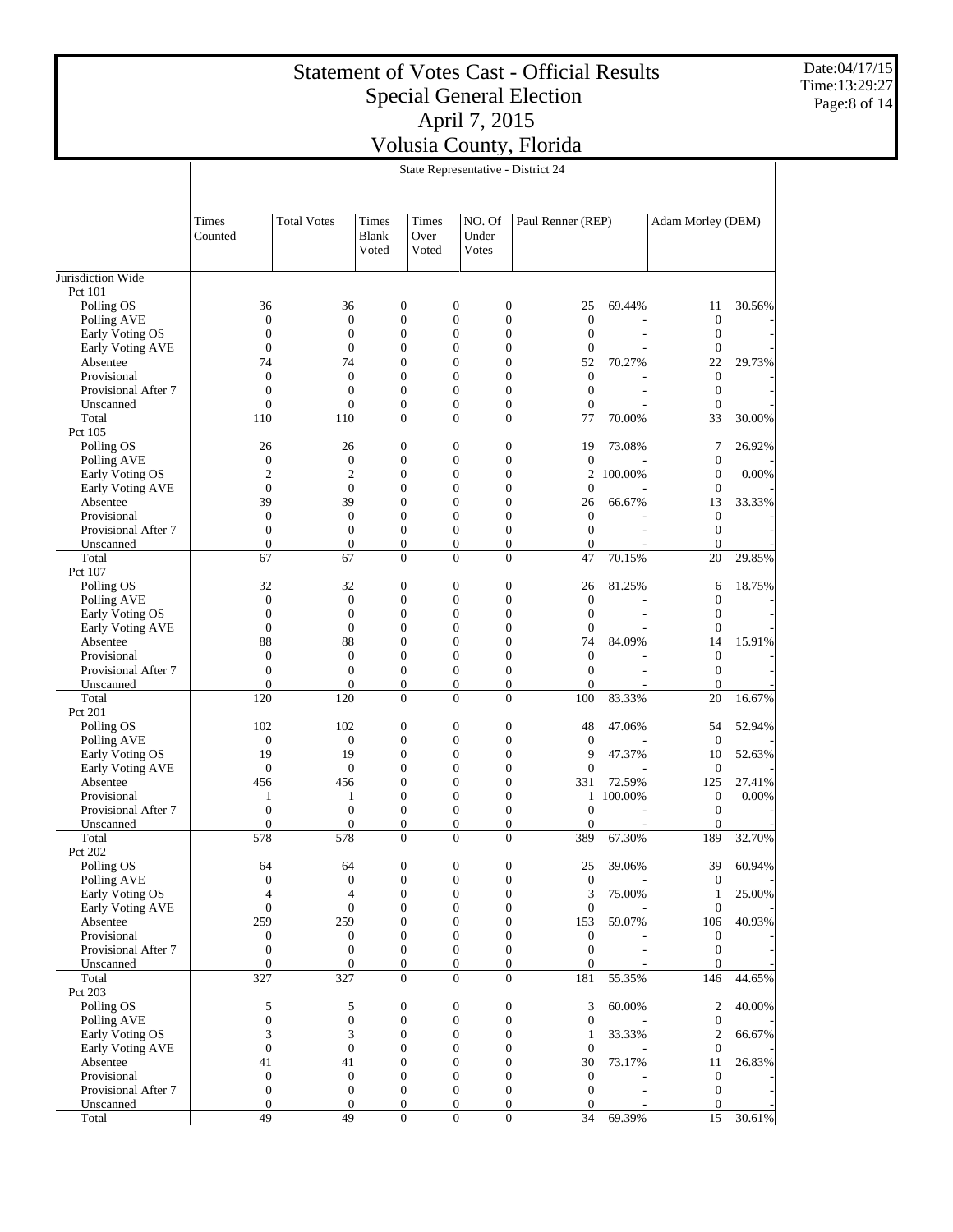Date:04/17/15 Time:13:29:27 Page:9 of 14

|                                     | State Representative - District 24   |                                  |                       |                                      |                                      |                                      |                                      |        |                                      |        |
|-------------------------------------|--------------------------------------|----------------------------------|-----------------------|--------------------------------------|--------------------------------------|--------------------------------------|--------------------------------------|--------|--------------------------------------|--------|
|                                     |                                      |                                  |                       |                                      |                                      |                                      |                                      |        |                                      |        |
|                                     |                                      |                                  |                       |                                      |                                      |                                      |                                      |        |                                      |        |
|                                     | Times<br>Counted                     | <b>Total Votes</b>               | Times<br><b>Blank</b> | Times<br>Over                        |                                      | NO. Of<br>Under                      | Paul Renner (REP)                    |        | Adam Morley (DEM)                    |        |
|                                     |                                      |                                  | Voted                 | Voted                                |                                      | Votes                                |                                      |        |                                      |        |
|                                     |                                      |                                  |                       |                                      |                                      |                                      |                                      |        |                                      |        |
| Pct 501                             |                                      |                                  |                       |                                      |                                      |                                      |                                      |        |                                      |        |
| Polling OS<br>Polling AVE           | 44<br>$\boldsymbol{0}$               | 44<br>$\mathbf{0}$               |                       | $\boldsymbol{0}$<br>$\boldsymbol{0}$ | $\boldsymbol{0}$<br>$\boldsymbol{0}$ | $\boldsymbol{0}$<br>$\boldsymbol{0}$ | 28<br>$\mathbf{0}$                   | 63.64% | 16<br>$\boldsymbol{0}$               | 36.36% |
| Early Voting OS                     | $\boldsymbol{0}$                     | $\overline{0}$                   |                       | $\overline{0}$                       | $\overline{0}$                       | $\boldsymbol{0}$                     | $\boldsymbol{0}$                     | ÷.     | $\boldsymbol{0}$                     |        |
| Early Voting AVE                    | $\boldsymbol{0}$                     | $\overline{0}$                   |                       | $\boldsymbol{0}$                     | $\boldsymbol{0}$                     | $\boldsymbol{0}$                     | $\boldsymbol{0}$                     |        | $\boldsymbol{0}$                     |        |
| Absentee                            | 244                                  | 243                              |                       | 1                                    | $\overline{0}$                       | $\boldsymbol{0}$                     | 180                                  | 74.07% | 63                                   | 25.93% |
| Provisional                         | $\boldsymbol{0}$                     | $\boldsymbol{0}$                 |                       | $\overline{0}$                       | $\boldsymbol{0}$                     | $\boldsymbol{0}$                     | $\boldsymbol{0}$                     |        | $\mathbf{0}$                         |        |
| Provisional After 7                 | $\boldsymbol{0}$<br>$\boldsymbol{0}$ | $\overline{0}$<br>$\overline{0}$ |                       | $\boldsymbol{0}$<br>$\boldsymbol{0}$ | $\boldsymbol{0}$<br>$\boldsymbol{0}$ | $\boldsymbol{0}$<br>$\boldsymbol{0}$ | $\boldsymbol{0}$<br>$\boldsymbol{0}$ |        | $\boldsymbol{0}$                     |        |
| Unscanned<br>Total                  | 288                                  | 287                              |                       | $\mathbf{1}$                         | $\overline{0}$                       | $\overline{0}$                       | 208                                  | 72.47% | $\boldsymbol{0}$<br>79               | 27.53% |
| Pct 502                             |                                      |                                  |                       |                                      |                                      |                                      |                                      |        |                                      |        |
| Polling OS                          | 188                                  | 188                              |                       | $\boldsymbol{0}$                     | $\boldsymbol{0}$                     | $\boldsymbol{0}$                     | 118                                  | 62.77% | 70                                   | 37.23% |
| Polling AVE                         | $\boldsymbol{0}$                     | $\boldsymbol{0}$                 |                       | $\boldsymbol{0}$                     | $\boldsymbol{0}$                     | $\boldsymbol{0}$                     | $\boldsymbol{0}$                     |        | $\mathbf{0}$                         |        |
| Early Voting OS                     | $\boldsymbol{0}$                     | $\boldsymbol{0}$                 |                       | $\mathbf{0}$                         | $\overline{0}$                       | $\boldsymbol{0}$                     | $\boldsymbol{0}$                     |        | $\boldsymbol{0}$                     |        |
| Early Voting AVE                    | $\boldsymbol{0}$                     | $\boldsymbol{0}$<br>417          |                       | $\overline{0}$                       | $\boldsymbol{0}$                     | $\boldsymbol{0}$                     | $\boldsymbol{0}$                     | 64.03% | $\boldsymbol{0}$<br>150              | 35.97% |
| Absentee<br>Provisional             | 420<br>$\boldsymbol{0}$              | $\boldsymbol{0}$                 |                       | 3<br>$\boldsymbol{0}$                | $\mathbf{0}$<br>$\boldsymbol{0}$     | $\boldsymbol{0}$<br>$\boldsymbol{0}$ | 267<br>$\boldsymbol{0}$              |        | $\boldsymbol{0}$                     |        |
| Provisional After 7                 | $\boldsymbol{0}$                     | $\boldsymbol{0}$                 |                       | $\mathbf{0}$                         | $\boldsymbol{0}$                     | $\boldsymbol{0}$                     | $\boldsymbol{0}$                     |        | $\boldsymbol{0}$                     |        |
| Unscanned                           | $\overline{0}$                       | $\overline{0}$                   |                       | $\boldsymbol{0}$                     | $\boldsymbol{0}$                     | $\boldsymbol{0}$                     | $\boldsymbol{0}$                     |        | $\boldsymbol{0}$                     |        |
| Total                               | 608                                  | 605                              |                       | 3                                    | $\overline{0}$                       | $\overline{0}$                       | 385                                  | 63.64% | 220                                  | 36.36% |
| Pct 503                             |                                      |                                  |                       |                                      |                                      |                                      |                                      |        |                                      |        |
| Polling OS                          |                                      |                                  |                       |                                      |                                      |                                      |                                      |        |                                      |        |
| Polling AVE<br>Early Voting OS      |                                      |                                  |                       |                                      |                                      |                                      |                                      |        |                                      |        |
| Early Voting AVE                    |                                      |                                  |                       |                                      |                                      |                                      |                                      |        |                                      |        |
| Absentee                            |                                      |                                  |                       |                                      |                                      |                                      |                                      |        |                                      |        |
| Provisional                         |                                      |                                  |                       |                                      |                                      |                                      |                                      |        |                                      |        |
| Provisional After 7                 |                                      |                                  |                       |                                      |                                      |                                      |                                      |        |                                      |        |
| Unscanned                           | ٠                                    |                                  |                       | $\overline{a}$                       | $\overline{a}$                       | $\overline{a}$                       | ۰                                    | ٠      | $\overline{\phantom{a}}$             |        |
| Total<br>Pct 504                    | ÷                                    | $\overline{a}$                   |                       | $\overline{\phantom{a}}$             | $\overline{a}$                       | $\overline{a}$                       | ä,                                   | ä,     | $\overline{a}$                       |        |
| Polling OS                          |                                      |                                  |                       |                                      |                                      |                                      |                                      |        |                                      |        |
| Polling AVE                         |                                      |                                  |                       |                                      |                                      |                                      |                                      |        |                                      |        |
| Early Voting OS                     |                                      |                                  |                       |                                      |                                      |                                      |                                      |        |                                      |        |
| Early Voting AVE                    |                                      |                                  |                       |                                      |                                      |                                      |                                      |        |                                      |        |
| Absentee                            |                                      |                                  |                       |                                      |                                      |                                      |                                      |        |                                      |        |
| Provisional<br>Provisional After 7  |                                      |                                  |                       |                                      | $\overline{a}$                       |                                      |                                      |        |                                      |        |
| Unscanned                           | $\overline{\phantom{a}}$             |                                  |                       | $\overline{a}$                       | $\overline{a}$                       | $\overline{a}$                       | ۰                                    |        |                                      |        |
| Total                               |                                      |                                  |                       |                                      |                                      |                                      |                                      |        |                                      |        |
| Pct 506                             |                                      |                                  |                       |                                      |                                      |                                      |                                      |        |                                      |        |
| Polling OS                          | $\boldsymbol{0}$                     | $\boldsymbol{0}$                 |                       | $\mathbf{0}$                         | $\boldsymbol{0}$                     | $\boldsymbol{0}$                     | $\boldsymbol{0}$                     |        | $\boldsymbol{0}$                     |        |
| Polling AVE                         | $\boldsymbol{0}$                     | $\boldsymbol{0}$                 |                       | $\boldsymbol{0}$                     | $\boldsymbol{0}$                     | $\boldsymbol{0}$                     | $\boldsymbol{0}$                     |        | $\boldsymbol{0}$                     |        |
| Early Voting OS<br>Early Voting AVE | $\boldsymbol{0}$<br>$\boldsymbol{0}$ | $\boldsymbol{0}$<br>$\mathbf{0}$ |                       | $\mathbf{0}$<br>$\boldsymbol{0}$     | $\boldsymbol{0}$<br>$\mathbf{0}$     | $\boldsymbol{0}$<br>$\boldsymbol{0}$ | $\boldsymbol{0}$<br>$\boldsymbol{0}$ |        | $\boldsymbol{0}$<br>$\boldsymbol{0}$ |        |
| Absentee                            | 3                                    | 3                                |                       | $\mathbf{0}$                         | $\mathbf{0}$                         | $\boldsymbol{0}$                     | $\boldsymbol{2}$                     | 66.67% | $\mathbf{1}$                         | 33.33% |
| Provisional                         | $\boldsymbol{0}$                     | $\boldsymbol{0}$                 |                       | $\boldsymbol{0}$                     | $\mathbf{0}$                         | $\boldsymbol{0}$                     | $\boldsymbol{0}$                     |        | $\boldsymbol{0}$                     |        |
| Provisional After 7                 | $\boldsymbol{0}$                     | $\boldsymbol{0}$                 |                       | $\boldsymbol{0}$                     | $\mathbf{0}$                         | $\boldsymbol{0}$                     | $\boldsymbol{0}$                     |        | $\boldsymbol{0}$                     |        |
| Unscanned                           | $\boldsymbol{0}$                     | $\boldsymbol{0}$                 |                       | $\boldsymbol{0}$                     | $\mathbf{0}$                         | $\boldsymbol{0}$                     | $\boldsymbol{0}$                     |        | $\boldsymbol{0}$                     |        |
| Total                               | 3                                    | 3                                |                       | $\Omega$                             | $\overline{0}$                       | $\overline{0}$                       | $\overline{c}$                       | 66.67% | $\mathbf{1}$                         | 33.33% |
| Pct 508<br>Polling OS               |                                      |                                  |                       |                                      |                                      |                                      |                                      |        |                                      |        |
| Polling AVE                         |                                      |                                  |                       |                                      |                                      |                                      |                                      |        |                                      |        |
| Early Voting OS                     |                                      |                                  |                       |                                      |                                      |                                      |                                      |        |                                      |        |
| Early Voting AVE                    |                                      |                                  |                       |                                      |                                      |                                      |                                      |        |                                      |        |
| Absentee                            |                                      |                                  |                       |                                      |                                      |                                      |                                      |        |                                      |        |
| Provisional                         |                                      |                                  |                       |                                      |                                      |                                      |                                      |        |                                      |        |
| Provisional After 7<br>Unscanned    |                                      |                                  |                       |                                      |                                      |                                      |                                      |        |                                      |        |
|                                     |                                      |                                  |                       |                                      |                                      |                                      |                                      |        |                                      |        |

- - - - - - - - - - - - - - - - - -

 Total Pct 509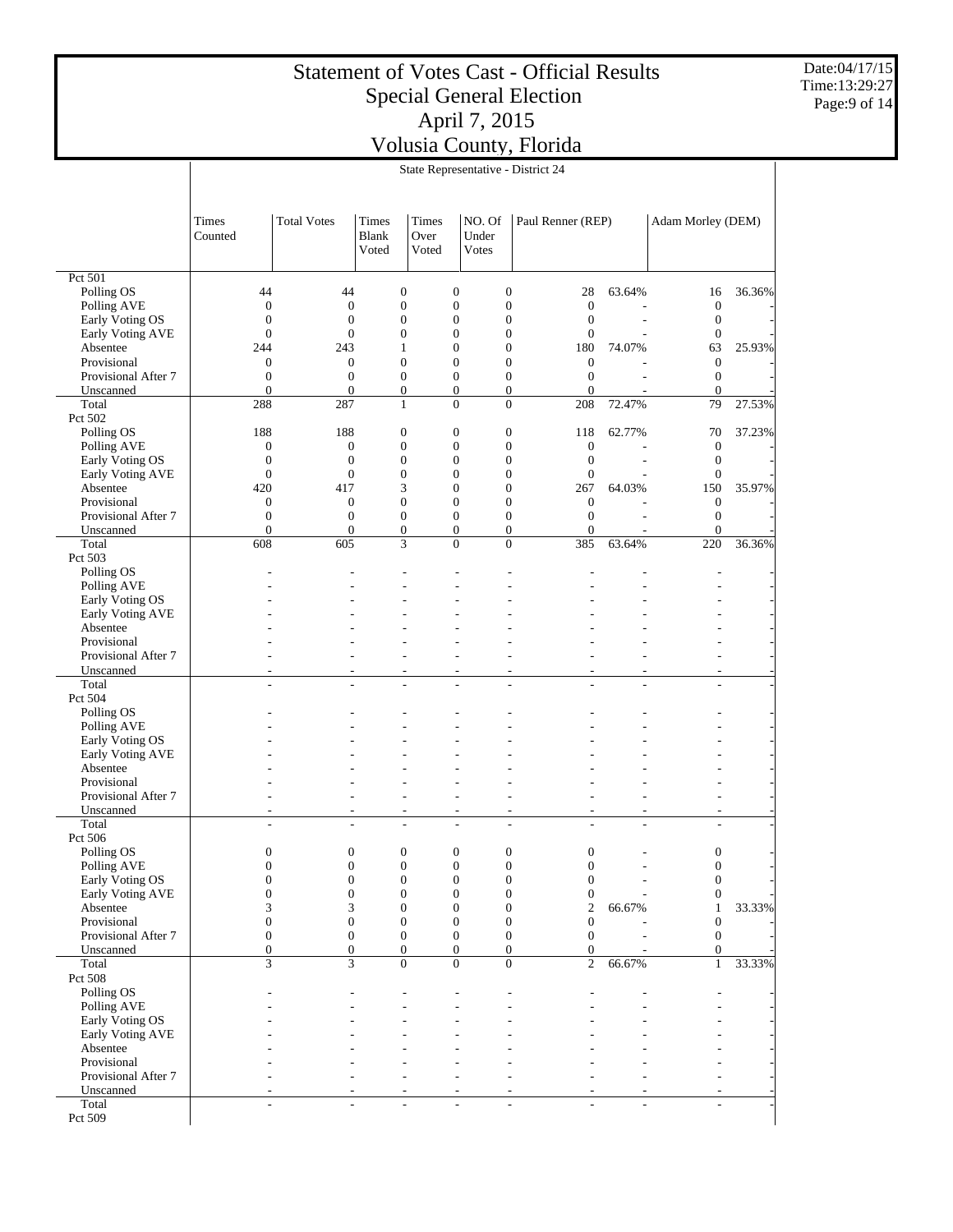Date:04/17/15 Time:13:29:27 Page:10 of 14

|                                     |                  | State Representative - District 24 |                                |                               |                                            |                                  |                               |                                                      |  |  |  |  |
|-------------------------------------|------------------|------------------------------------|--------------------------------|-------------------------------|--------------------------------------------|----------------------------------|-------------------------------|------------------------------------------------------|--|--|--|--|
|                                     | Times<br>Counted | <b>Total Votes</b>                 | Times<br><b>Blank</b><br>Voted | <b>Times</b><br>Over<br>Voted | NO. Of<br>Under<br>Votes                   | Paul Renner (REP)                |                               | Adam Morley (DEM)                                    |  |  |  |  |
| Polling OS                          |                  | ÷                                  |                                | L.                            | $\overline{a}$                             | $\overline{a}$                   | $\overline{\phantom{a}}$<br>÷ | ÷,                                                   |  |  |  |  |
| Polling AVE                         |                  |                                    |                                |                               | ÷                                          | ä,                               | ٠                             |                                                      |  |  |  |  |
| Early Voting OS                     |                  |                                    |                                |                               |                                            |                                  |                               |                                                      |  |  |  |  |
| Early Voting AVE                    |                  |                                    |                                |                               |                                            |                                  |                               |                                                      |  |  |  |  |
| Absentee<br>Provisional             |                  |                                    |                                |                               |                                            |                                  |                               |                                                      |  |  |  |  |
| Provisional After 7                 |                  |                                    |                                |                               | $\overline{a}$                             | L,                               | ٠                             | ÷,                                                   |  |  |  |  |
| Unscanned                           |                  |                                    |                                | L,                            | $\overline{a}$                             | L,                               | ä,                            | $\overline{\phantom{a}}$                             |  |  |  |  |
| Total                               |                  | L,                                 | L,                             | $\overline{a}$                | $\overline{\phantom{a}}$                   | $\overline{\phantom{a}}$         | L,<br>L,                      | $\overline{a}$                                       |  |  |  |  |
| Pct 510                             |                  |                                    |                                |                               |                                            |                                  |                               |                                                      |  |  |  |  |
| Polling OS                          |                  |                                    |                                |                               |                                            |                                  |                               |                                                      |  |  |  |  |
| Polling AVE<br>Early Voting OS      |                  |                                    |                                |                               |                                            |                                  |                               |                                                      |  |  |  |  |
| Early Voting AVE                    |                  |                                    |                                |                               |                                            |                                  |                               |                                                      |  |  |  |  |
| Absentee                            |                  |                                    |                                |                               |                                            |                                  |                               |                                                      |  |  |  |  |
| Provisional                         |                  |                                    |                                |                               |                                            |                                  |                               |                                                      |  |  |  |  |
| Provisional After 7                 |                  |                                    |                                |                               | ÷                                          | L,                               |                               |                                                      |  |  |  |  |
| Unscanned<br>Total                  |                  | ٠                                  | $\overline{a}$                 | $\overline{a}$<br>L.          | $\overline{a}$<br>L.                       | $\overline{a}$<br>$\overline{a}$ | ٠<br>÷                        | ÷<br>÷.                                              |  |  |  |  |
| Pct 511                             |                  | ÷.                                 |                                |                               |                                            |                                  | ÷.                            |                                                      |  |  |  |  |
| Polling OS                          |                  |                                    |                                |                               |                                            |                                  |                               |                                                      |  |  |  |  |
| Polling AVE                         |                  |                                    |                                |                               |                                            |                                  |                               |                                                      |  |  |  |  |
| Early Voting OS                     |                  |                                    |                                |                               |                                            |                                  |                               |                                                      |  |  |  |  |
| Early Voting AVE                    |                  |                                    |                                |                               |                                            |                                  |                               |                                                      |  |  |  |  |
| Absentee                            |                  |                                    |                                |                               |                                            |                                  |                               |                                                      |  |  |  |  |
| Provisional<br>Provisional After 7  |                  |                                    |                                | L,                            |                                            |                                  |                               |                                                      |  |  |  |  |
| Unscanned                           |                  | ٠                                  |                                | L,                            | $\overline{\phantom{a}}$<br>$\overline{a}$ | L,<br>L,                         | ä,<br>ä,<br>÷.                | $\overline{\phantom{a}}$<br>$\overline{\phantom{a}}$ |  |  |  |  |
| Total                               |                  | ÷.                                 | $\overline{a}$                 | $\overline{a}$                | ÷                                          | $\frac{1}{2}$                    | $\overline{a}$<br>L,          | ÷,                                                   |  |  |  |  |
| Pct 512                             |                  |                                    |                                |                               |                                            |                                  |                               |                                                      |  |  |  |  |
| Polling OS                          |                  |                                    |                                |                               |                                            |                                  |                               |                                                      |  |  |  |  |
| Polling AVE                         |                  |                                    |                                |                               |                                            |                                  |                               |                                                      |  |  |  |  |
| Early Voting OS<br>Early Voting AVE |                  |                                    |                                |                               |                                            |                                  |                               |                                                      |  |  |  |  |
| Absentee                            |                  |                                    |                                |                               |                                            |                                  |                               |                                                      |  |  |  |  |
| Provisional                         |                  |                                    |                                |                               |                                            |                                  |                               |                                                      |  |  |  |  |
| Provisional After 7                 |                  |                                    |                                | L,                            | $\overline{a}$                             | $\overline{a}$                   |                               | ÷                                                    |  |  |  |  |
| Unscanned                           |                  | ÷                                  | $\sim$                         | ÷,                            | $\sim$                                     | $\overline{a}$                   | ٠<br>÷,                       | ÷,                                                   |  |  |  |  |
| Total                               |                  |                                    |                                |                               |                                            |                                  |                               | L.                                                   |  |  |  |  |
| Pct 515                             |                  |                                    |                                |                               |                                            |                                  |                               |                                                      |  |  |  |  |
| Polling OS<br>Polling AVE           |                  |                                    |                                | L,                            | $\overline{\phantom{a}}$                   | $\overline{a}$                   | ä,                            | ٠                                                    |  |  |  |  |
| Early Voting OS                     |                  |                                    |                                |                               |                                            |                                  |                               |                                                      |  |  |  |  |
| Early Voting AVE                    |                  |                                    |                                |                               |                                            |                                  |                               |                                                      |  |  |  |  |
| Absentee                            |                  |                                    |                                |                               |                                            |                                  |                               |                                                      |  |  |  |  |
| Provisional                         |                  |                                    |                                |                               |                                            |                                  |                               |                                                      |  |  |  |  |
| Provisional After 7                 |                  |                                    |                                |                               |                                            |                                  |                               |                                                      |  |  |  |  |
| Unscanned<br>Total                  |                  |                                    |                                |                               |                                            |                                  |                               | ÷.                                                   |  |  |  |  |
| Pct 516                             |                  |                                    |                                |                               |                                            |                                  |                               |                                                      |  |  |  |  |
| Polling OS                          |                  |                                    |                                |                               |                                            |                                  |                               |                                                      |  |  |  |  |
| Polling AVE                         |                  |                                    |                                |                               |                                            |                                  |                               |                                                      |  |  |  |  |
| Early Voting OS                     |                  |                                    |                                |                               |                                            |                                  |                               |                                                      |  |  |  |  |
| Early Voting AVE                    |                  |                                    |                                |                               |                                            |                                  |                               |                                                      |  |  |  |  |
| Absentee                            |                  |                                    |                                |                               |                                            |                                  |                               |                                                      |  |  |  |  |
| Provisional<br>Provisional After 7  |                  |                                    |                                |                               |                                            |                                  |                               |                                                      |  |  |  |  |
| Unscanned                           |                  |                                    |                                |                               |                                            |                                  |                               |                                                      |  |  |  |  |
| Total                               |                  |                                    |                                |                               | $\sim$                                     | $\overline{a}$                   | L,<br>÷,                      | $\overline{a}$                                       |  |  |  |  |
| Pct 517                             |                  |                                    |                                |                               |                                            |                                  |                               |                                                      |  |  |  |  |
| Polling OS                          |                  |                                    |                                |                               |                                            |                                  |                               |                                                      |  |  |  |  |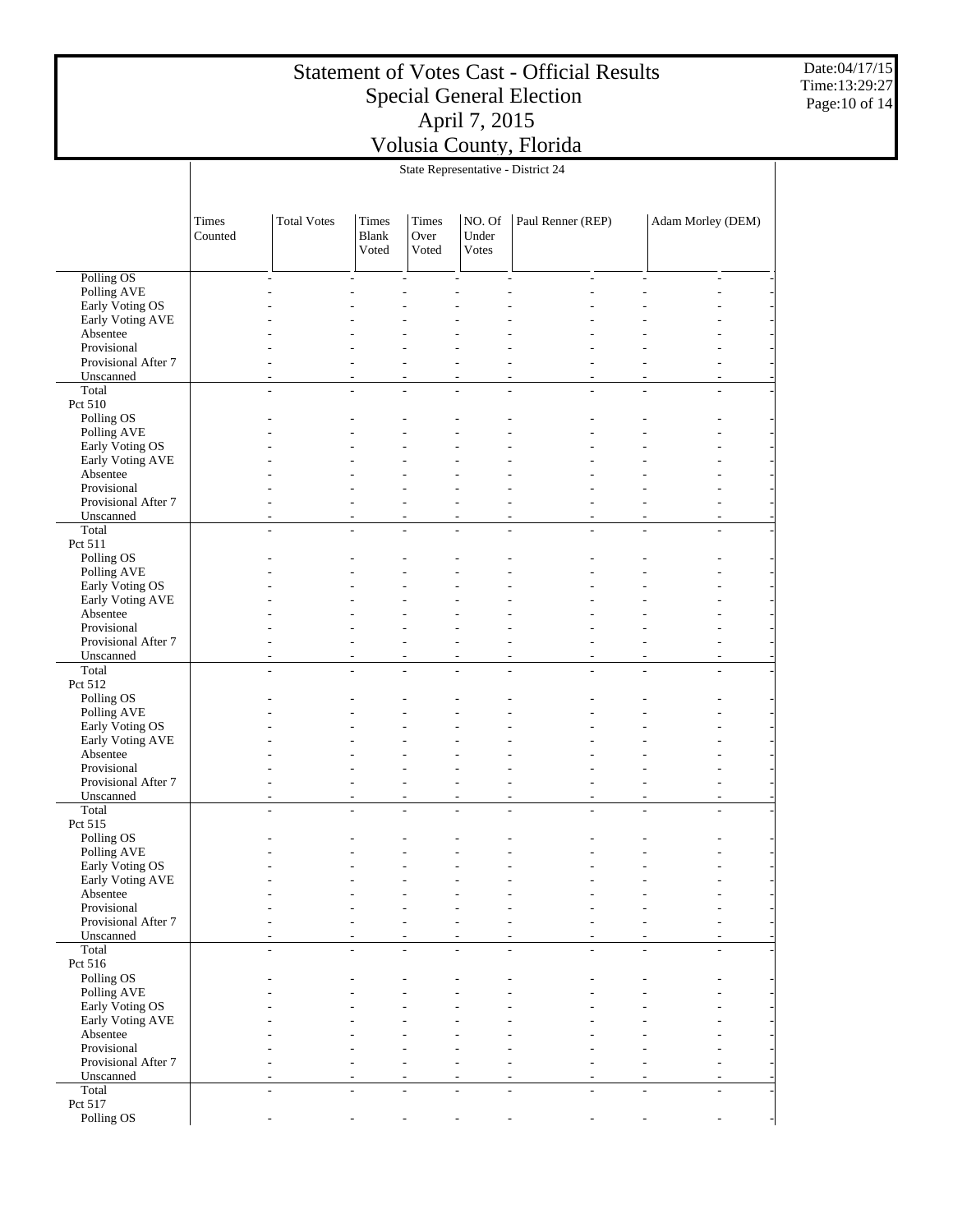Date:04/17/15 Time:13:29:27 Page:11 of 14

|                                  | State Representative - District 24 |                    |                                |                        |                          |                   |                |                                  |  |  |
|----------------------------------|------------------------------------|--------------------|--------------------------------|------------------------|--------------------------|-------------------|----------------|----------------------------------|--|--|
|                                  | Times<br>Counted                   | <b>Total Votes</b> | Times<br><b>Blank</b><br>Voted | Times<br>Over<br>Voted | NO. Of<br>Under<br>Votes | Paul Renner (REP) |                | Adam Morley (DEM)                |  |  |
| <b>Polling AVE</b>               |                                    | ٠                  |                                | ÷,                     |                          | ÷,                | $\overline{a}$ | $\overline{a}$                   |  |  |
| Early Voting OS                  |                                    |                    |                                |                        |                          |                   |                |                                  |  |  |
| Early Voting AVE                 |                                    |                    |                                |                        |                          |                   |                |                                  |  |  |
| Absentee                         |                                    |                    |                                |                        |                          |                   |                |                                  |  |  |
| Provisional                      |                                    |                    |                                |                        |                          |                   |                |                                  |  |  |
| Provisional After 7              |                                    |                    |                                |                        |                          |                   |                |                                  |  |  |
| Unscanned                        |                                    |                    |                                |                        |                          |                   |                | L.                               |  |  |
| Total                            |                                    |                    | L.                             | J.                     | ÷.                       | L.                | L.             | L.                               |  |  |
| Pct 519                          |                                    |                    |                                |                        |                          |                   |                |                                  |  |  |
| Polling OS                       |                                    |                    |                                |                        |                          |                   |                |                                  |  |  |
| Polling AVE<br>Early Voting OS   |                                    |                    |                                |                        |                          |                   |                |                                  |  |  |
| Early Voting AVE                 |                                    |                    |                                |                        |                          |                   |                |                                  |  |  |
| Absentee                         |                                    |                    |                                |                        |                          |                   |                |                                  |  |  |
| Provisional                      |                                    |                    |                                |                        |                          |                   |                |                                  |  |  |
| Provisional After 7              |                                    |                    |                                |                        |                          |                   |                | L.                               |  |  |
| Unscanned                        |                                    |                    | $\overline{a}$                 |                        | $\overline{a}$           | L,                |                | ÷                                |  |  |
| Total                            |                                    |                    | ٠                              |                        |                          | J.                |                | L.                               |  |  |
| Pct 521                          |                                    |                    |                                |                        |                          |                   |                |                                  |  |  |
| Polling OS                       |                                    |                    |                                |                        |                          |                   |                |                                  |  |  |
| Polling AVE                      |                                    |                    |                                |                        |                          |                   |                |                                  |  |  |
| Early Voting OS                  |                                    |                    |                                |                        |                          |                   |                |                                  |  |  |
| Early Voting AVE                 |                                    |                    |                                |                        |                          |                   |                |                                  |  |  |
| Absentee<br>Provisional          |                                    |                    |                                |                        |                          |                   |                |                                  |  |  |
| Provisional After 7              |                                    |                    |                                |                        |                          |                   |                | ۷                                |  |  |
| Unscanned                        |                                    |                    | L,                             |                        | $\overline{a}$           | L,                |                | L                                |  |  |
| Total                            |                                    |                    | L.                             |                        |                          |                   |                | L.                               |  |  |
| Pct 522                          |                                    |                    |                                |                        |                          |                   |                |                                  |  |  |
| Polling OS                       |                                    |                    |                                |                        |                          |                   |                |                                  |  |  |
| Polling AVE                      |                                    |                    |                                |                        |                          |                   |                |                                  |  |  |
| Early Voting OS                  |                                    |                    |                                |                        |                          |                   |                |                                  |  |  |
| Early Voting AVE                 |                                    |                    |                                |                        |                          |                   |                |                                  |  |  |
| Absentee                         |                                    |                    |                                |                        |                          |                   |                |                                  |  |  |
| Provisional                      |                                    |                    |                                |                        |                          |                   |                |                                  |  |  |
| Provisional After 7<br>Unscanned |                                    |                    |                                |                        |                          |                   |                | $\overline{a}$<br>$\overline{a}$ |  |  |
| Total                            |                                    |                    | L,                             | L,                     |                          | Ĭ.                |                | $\overline{a}$                   |  |  |
| Pct 523                          |                                    |                    |                                |                        |                          |                   |                |                                  |  |  |
| Polling OS                       |                                    |                    |                                |                        |                          |                   |                |                                  |  |  |
| Polling AVE                      |                                    |                    |                                |                        |                          |                   |                |                                  |  |  |
| Early Voting OS                  |                                    |                    |                                |                        | $\overline{a}$           |                   |                |                                  |  |  |
| Early Voting AVE                 |                                    |                    |                                |                        |                          |                   |                |                                  |  |  |
| Absentee                         |                                    |                    |                                |                        |                          |                   |                |                                  |  |  |
| Provisional                      |                                    |                    |                                |                        |                          |                   |                |                                  |  |  |
| Provisional After 7              |                                    |                    |                                |                        |                          |                   |                |                                  |  |  |
| Unscanned<br>Total               |                                    |                    |                                |                        |                          |                   |                | L.                               |  |  |
| Pct 526                          |                                    |                    |                                |                        |                          |                   |                |                                  |  |  |
| Polling OS                       |                                    |                    |                                |                        |                          |                   |                |                                  |  |  |
| Polling AVE                      |                                    |                    |                                |                        |                          |                   |                |                                  |  |  |
| Early Voting OS                  |                                    |                    |                                |                        |                          |                   |                |                                  |  |  |
| Early Voting AVE                 |                                    |                    |                                |                        |                          |                   |                |                                  |  |  |
| Absentee                         |                                    |                    |                                |                        |                          |                   |                |                                  |  |  |
| Provisional                      |                                    |                    |                                |                        |                          |                   |                |                                  |  |  |
| Provisional After 7              |                                    |                    |                                |                        |                          |                   |                |                                  |  |  |
| Unscanned                        |                                    |                    |                                |                        |                          |                   |                |                                  |  |  |
| Total                            |                                    |                    | $\overline{a}$                 | J.                     |                          | J.                |                | L.                               |  |  |
| Pct 527                          |                                    |                    |                                |                        |                          |                   |                |                                  |  |  |
| Polling OS<br>Polling AVE        |                                    |                    |                                |                        |                          |                   |                |                                  |  |  |
|                                  |                                    |                    |                                |                        |                          |                   |                |                                  |  |  |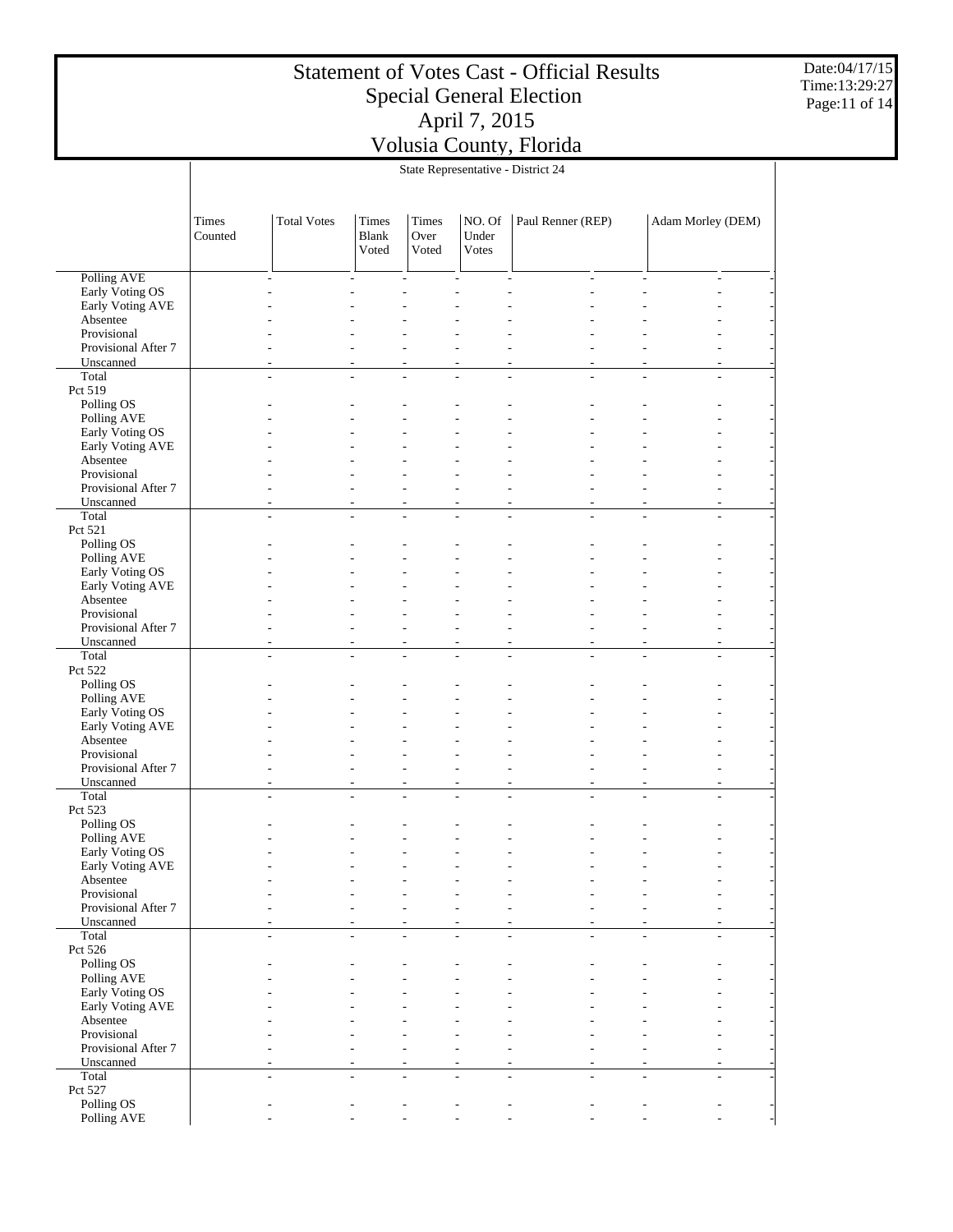Date:04/17/15 Time:13:29:27 Page:12 of 14

|                                    | State Representative - District 24 |                                  |                                      |                          |                                      |                                                                 |                                |                                  |        |  |
|------------------------------------|------------------------------------|----------------------------------|--------------------------------------|--------------------------|--------------------------------------|-----------------------------------------------------------------|--------------------------------|----------------------------------|--------|--|
|                                    | Times<br>Counted                   | <b>Total Votes</b>               | Times<br><b>Blank</b><br>Voted       | Times<br>Over<br>Voted   | NO. Of<br>Under<br><b>Votes</b>      | Paul Renner (REP)                                               |                                | Adam Morley (DEM)                |        |  |
| Early Voting OS                    |                                    |                                  |                                      | $\overline{\phantom{a}}$ | $\overline{a}$                       | $\overline{a}$<br>ä,                                            | L,                             | $\overline{\phantom{a}}$         |        |  |
| Early Voting AVE                   |                                    |                                  |                                      |                          |                                      |                                                                 |                                |                                  |        |  |
| Absentee                           |                                    |                                  |                                      |                          |                                      |                                                                 |                                |                                  |        |  |
| Provisional                        |                                    |                                  |                                      |                          |                                      |                                                                 |                                |                                  |        |  |
| Provisional After 7                |                                    |                                  |                                      |                          |                                      |                                                                 |                                |                                  |        |  |
| Unscanned<br>Total                 |                                    |                                  |                                      | $\overline{\phantom{a}}$ | $\overline{\phantom{a}}$             | $\overline{\phantom{a}}$<br>٠                                   | ٠                              | ÷,                               |        |  |
| Pct 528                            |                                    | ÷                                | $\overline{a}$                       | $\overline{a}$           | L.                                   | $\overline{a}$<br>٠                                             | L,                             | $\overline{a}$                   |        |  |
| Polling OS                         |                                    |                                  |                                      |                          |                                      |                                                                 |                                |                                  |        |  |
| Polling AVE                        |                                    |                                  |                                      |                          |                                      |                                                                 |                                |                                  |        |  |
| Early Voting OS                    |                                    |                                  |                                      |                          |                                      |                                                                 |                                |                                  |        |  |
| Early Voting AVE                   |                                    |                                  |                                      |                          |                                      |                                                                 |                                |                                  |        |  |
| Absentee                           |                                    |                                  |                                      |                          |                                      |                                                                 |                                |                                  |        |  |
| Provisional                        |                                    |                                  |                                      |                          |                                      |                                                                 |                                |                                  |        |  |
| Provisional After 7                |                                    |                                  |                                      |                          | ٠                                    | $\overline{\phantom{a}}$                                        |                                | ٠                                |        |  |
| Unscanned<br>Total                 |                                    | $\overline{a}$                   | $\overline{a}$                       | ÷,<br>$\overline{a}$     | $\overline{a}$<br>$\overline{a}$     | $\overline{a}$<br>ä,<br>$\overline{\phantom{a}}$<br>ä,          | L,<br>$\overline{\phantom{a}}$ | ÷,<br>$\overline{a}$             |        |  |
| Pct 529                            |                                    |                                  |                                      |                          |                                      |                                                                 |                                |                                  |        |  |
| Polling OS                         |                                    |                                  |                                      |                          |                                      |                                                                 |                                |                                  |        |  |
| Polling AVE                        |                                    |                                  |                                      |                          |                                      |                                                                 |                                |                                  |        |  |
| Early Voting OS                    |                                    |                                  |                                      |                          |                                      |                                                                 |                                |                                  |        |  |
| Early Voting AVE                   |                                    |                                  |                                      |                          |                                      |                                                                 |                                |                                  |        |  |
| Absentee                           |                                    |                                  |                                      |                          |                                      |                                                                 |                                |                                  |        |  |
| Provisional                        |                                    |                                  |                                      |                          |                                      |                                                                 |                                |                                  |        |  |
| Provisional After 7<br>Unscanned   |                                    |                                  | ٠                                    | $\overline{a}$           | $\overline{a}$                       | $\overline{a}$<br>ä,                                            | ٠                              | ÷,                               |        |  |
| Total                              |                                    |                                  |                                      |                          | J.                                   | $\overline{a}$                                                  | L,                             | ÷,                               |        |  |
| Pct 530                            |                                    |                                  |                                      |                          |                                      |                                                                 |                                |                                  |        |  |
| Polling OS                         |                                    |                                  |                                      |                          |                                      |                                                                 |                                |                                  |        |  |
| Polling AVE                        |                                    |                                  |                                      |                          |                                      |                                                                 |                                |                                  |        |  |
| Early Voting OS                    |                                    |                                  |                                      |                          |                                      |                                                                 |                                |                                  |        |  |
| Early Voting AVE                   |                                    |                                  |                                      |                          |                                      |                                                                 |                                |                                  |        |  |
| Absentee                           |                                    |                                  |                                      |                          |                                      |                                                                 |                                |                                  |        |  |
| Provisional<br>Provisional After 7 |                                    |                                  |                                      | $\overline{a}$           | $\overline{a}$                       | $\overline{a}$                                                  |                                | ÷                                |        |  |
| Unscanned                          |                                    |                                  | ÷,                                   | $\sim$                   | ÷,                                   | $\sim$<br>٠                                                     | L,                             | ÷,                               |        |  |
| Total                              |                                    | ÷                                | $\overline{a}$                       | $\overline{\phantom{a}}$ | $\overline{\phantom{a}}$             | $\overline{\phantom{a}}$<br>L.                                  | L,                             | ÷,                               |        |  |
| Pct 532                            |                                    |                                  |                                      |                          |                                      |                                                                 |                                |                                  |        |  |
| Polling OS                         | 166                                | 165                              |                                      | $\mathbf{1}$             | $\boldsymbol{0}$                     | $\boldsymbol{0}$<br>118                                         | 71.52%                         | 47                               | 28.48% |  |
| Polling AVE                        |                                    | $\boldsymbol{0}$                 | $\boldsymbol{0}$                     | $\boldsymbol{0}$         | $\boldsymbol{0}$                     | $\boldsymbol{0}$<br>$\boldsymbol{0}$                            |                                | $\boldsymbol{0}$                 |        |  |
| Early Voting OS                    |                                    | $\mathbf{2}$                     | $\overline{c}$                       | $\boldsymbol{0}$         | $\mathbf{0}$                         | $\boldsymbol{0}$<br>2                                           | 100.00%                        | $\boldsymbol{0}$                 | 0.00%  |  |
| Early Voting AVE                   |                                    | $\boldsymbol{0}$                 | $\boldsymbol{0}$                     | $\boldsymbol{0}$         | $\overline{0}$                       | $\boldsymbol{0}$<br>$\boldsymbol{0}$                            | ÷,                             | $\mathbf{0}$                     |        |  |
| Absentee<br>Provisional            | 351                                | 349                              |                                      | 2<br>$\boldsymbol{0}$    | $\boldsymbol{0}$<br>$\boldsymbol{0}$ | $\boldsymbol{0}$<br>242<br>$\boldsymbol{0}$<br>$\boldsymbol{0}$ | 69.34%                         | 107                              | 30.66% |  |
| Provisional After 7                |                                    | $\boldsymbol{0}$<br>$\mathbf{0}$ | $\boldsymbol{0}$<br>$\boldsymbol{0}$ | $\boldsymbol{0}$         | $\boldsymbol{0}$                     | $\boldsymbol{0}$<br>$\boldsymbol{0}$                            |                                | $\boldsymbol{0}$<br>$\mathbf{0}$ |        |  |
| Unscanned                          |                                    | $\boldsymbol{0}$                 | $\boldsymbol{0}$                     | $\boldsymbol{0}$         | $\boldsymbol{0}$                     | $\boldsymbol{0}$<br>$\mathbf{0}$                                |                                | $\mathbf{0}$                     |        |  |
| Total                              | 519                                | 516                              |                                      | 3                        | $\boldsymbol{0}$                     | $\boldsymbol{0}$<br>362                                         | 70.16%                         | 154                              | 29.84% |  |
| Pct 602                            |                                    |                                  |                                      |                          |                                      |                                                                 |                                |                                  |        |  |
| Polling OS                         |                                    |                                  |                                      |                          |                                      |                                                                 |                                |                                  |        |  |
| Polling AVE                        |                                    |                                  |                                      |                          |                                      |                                                                 |                                |                                  |        |  |
| Early Voting OS                    |                                    |                                  |                                      |                          |                                      |                                                                 |                                |                                  |        |  |
| Early Voting AVE                   |                                    |                                  |                                      |                          |                                      |                                                                 |                                |                                  |        |  |
| Absentee<br>Provisional            |                                    |                                  |                                      |                          |                                      |                                                                 |                                |                                  |        |  |
| Provisional After 7                |                                    |                                  |                                      |                          |                                      |                                                                 |                                |                                  |        |  |
| Unscanned                          |                                    |                                  |                                      |                          |                                      |                                                                 |                                |                                  |        |  |
| Total                              |                                    |                                  |                                      |                          |                                      |                                                                 |                                | ÷                                |        |  |
| Pct 603                            |                                    |                                  |                                      |                          |                                      |                                                                 |                                |                                  |        |  |
| Polling OS                         |                                    |                                  |                                      |                          |                                      |                                                                 |                                |                                  |        |  |
| Polling AVE                        |                                    |                                  |                                      |                          |                                      |                                                                 |                                |                                  |        |  |

- - - - - - - - -

Early Voting OS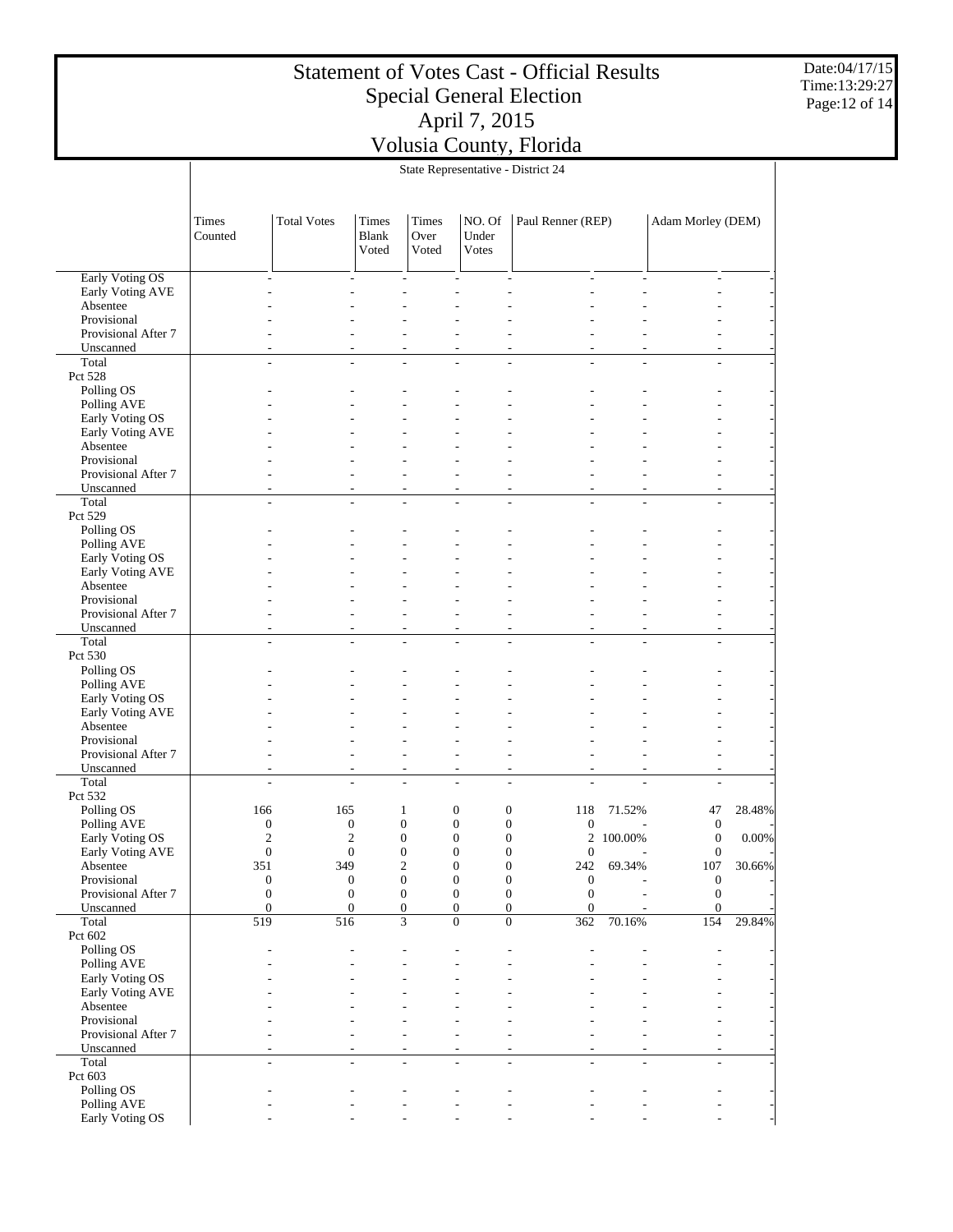Date:04/17/15 Time:13:29:27 Page:13 of 14

|                                     | State Representative - District 24 |                    |                         |                               |                          |                          |          |                          |  |  |
|-------------------------------------|------------------------------------|--------------------|-------------------------|-------------------------------|--------------------------|--------------------------|----------|--------------------------|--|--|
|                                     | Times<br>Counted                   | <b>Total Votes</b> | Times<br>Blank<br>Voted | Times<br>Over<br>Voted        | NO. Of<br>Under<br>Votes | Paul Renner (REP)        |          | Adam Morley (DEM)        |  |  |
| Early Voting AVE                    |                                    |                    |                         | $\overline{\phantom{a}}$      | $\overline{a}$           | $\overline{\phantom{a}}$ | L,<br>L, | $\overline{\phantom{a}}$ |  |  |
| Absentee                            |                                    |                    |                         |                               |                          |                          |          |                          |  |  |
| Provisional                         |                                    |                    |                         |                               |                          |                          |          |                          |  |  |
| Provisional After 7                 |                                    |                    |                         |                               |                          |                          |          |                          |  |  |
| Unscanned<br>Total                  |                                    |                    |                         |                               | ÷,                       |                          | L.<br>L, | ÷,<br>L,                 |  |  |
| Pct 607                             |                                    |                    |                         |                               |                          |                          |          |                          |  |  |
| Polling OS                          |                                    |                    |                         |                               |                          |                          |          |                          |  |  |
| Polling AVE                         |                                    |                    |                         |                               |                          |                          |          |                          |  |  |
| Early Voting OS                     |                                    |                    |                         |                               |                          |                          |          |                          |  |  |
| Early Voting AVE                    |                                    |                    |                         |                               |                          |                          |          |                          |  |  |
| Absentee                            |                                    |                    |                         |                               |                          |                          |          |                          |  |  |
| Provisional<br>Provisional After 7  |                                    |                    |                         |                               |                          |                          |          |                          |  |  |
| Unscanned                           |                                    |                    |                         |                               | ÷,                       |                          | ٠        | ÷,                       |  |  |
| Total                               |                                    |                    | L,                      | L,                            | ÷,                       | $\overline{a}$           | L.       | ÷,<br>÷.                 |  |  |
| Pct 614                             |                                    |                    |                         |                               |                          |                          |          |                          |  |  |
| Polling OS                          |                                    |                    |                         |                               |                          |                          |          |                          |  |  |
| Polling AVE                         |                                    |                    |                         |                               |                          |                          |          |                          |  |  |
| Early Voting OS<br>Early Voting AVE |                                    |                    |                         |                               |                          |                          |          |                          |  |  |
| Absentee                            |                                    |                    |                         |                               |                          |                          |          |                          |  |  |
| Provisional                         |                                    |                    |                         |                               |                          |                          |          |                          |  |  |
| Provisional After 7                 |                                    |                    |                         |                               | J.                       |                          |          |                          |  |  |
| Unscanned                           |                                    |                    |                         | $\overline{a}$                | $\overline{a}$           |                          | ÷.       | ÷,                       |  |  |
| Total                               |                                    |                    |                         |                               | L,                       | $\overline{a}$           | L,       | L,                       |  |  |
| Pct 619                             |                                    |                    |                         |                               |                          |                          |          |                          |  |  |
| Polling OS<br>Polling AVE           |                                    |                    |                         |                               |                          |                          |          |                          |  |  |
| Early Voting OS                     |                                    |                    |                         |                               |                          |                          |          |                          |  |  |
| Early Voting AVE                    |                                    |                    |                         |                               |                          |                          |          |                          |  |  |
| Absentee                            |                                    |                    |                         |                               |                          |                          |          |                          |  |  |
| Provisional                         |                                    |                    |                         |                               |                          |                          |          |                          |  |  |
| Provisional After 7                 |                                    |                    |                         |                               |                          |                          |          |                          |  |  |
| Unscanned<br>Total                  |                                    |                    | ÷                       | $\overline{\phantom{a}}$<br>÷ | ÷,<br>L.                 | ٠<br>÷                   | L,<br>٠  | L,<br>÷<br>L.            |  |  |
| Pct 620                             |                                    |                    |                         |                               |                          |                          |          |                          |  |  |
| Polling OS                          |                                    |                    |                         |                               |                          |                          |          |                          |  |  |
| Polling AVE                         |                                    |                    |                         |                               |                          |                          |          |                          |  |  |
| Early Voting OS                     |                                    |                    |                         |                               |                          |                          |          |                          |  |  |
| Early Voting AVE                    |                                    |                    |                         |                               |                          |                          |          |                          |  |  |
| Absentee                            |                                    |                    |                         |                               |                          |                          |          |                          |  |  |
| Provisional<br>Provisional After 7  |                                    |                    |                         |                               |                          |                          |          |                          |  |  |
| Unscanned                           |                                    |                    |                         |                               |                          |                          |          |                          |  |  |
| Total                               |                                    | ÷                  |                         | $\overline{a}$                | $\overline{a}$           | $\overline{a}$           |          | $\sim$                   |  |  |
| Pct 621                             |                                    |                    |                         |                               |                          |                          |          |                          |  |  |
| Polling OS                          |                                    |                    |                         |                               |                          |                          |          |                          |  |  |
| Polling AVE<br>Early Voting OS      |                                    |                    |                         |                               |                          |                          |          |                          |  |  |
| Early Voting AVE                    |                                    |                    |                         |                               |                          |                          |          |                          |  |  |
| Absentee                            |                                    |                    |                         |                               |                          |                          |          |                          |  |  |
| Provisional                         |                                    |                    |                         |                               |                          |                          |          |                          |  |  |
| Provisional After 7                 |                                    |                    |                         |                               |                          |                          |          |                          |  |  |
| Unscanned                           |                                    |                    |                         |                               |                          |                          |          |                          |  |  |
| Total                               |                                    |                    |                         |                               | $\overline{a}$           |                          |          | ÷,                       |  |  |
| Pct 623<br>Polling OS               |                                    |                    |                         |                               |                          |                          |          |                          |  |  |
| Polling AVE                         |                                    |                    |                         |                               |                          |                          |          |                          |  |  |
| Early Voting OS                     |                                    |                    |                         |                               |                          |                          |          |                          |  |  |
| Early Voting AVE                    |                                    |                    |                         |                               |                          |                          |          |                          |  |  |